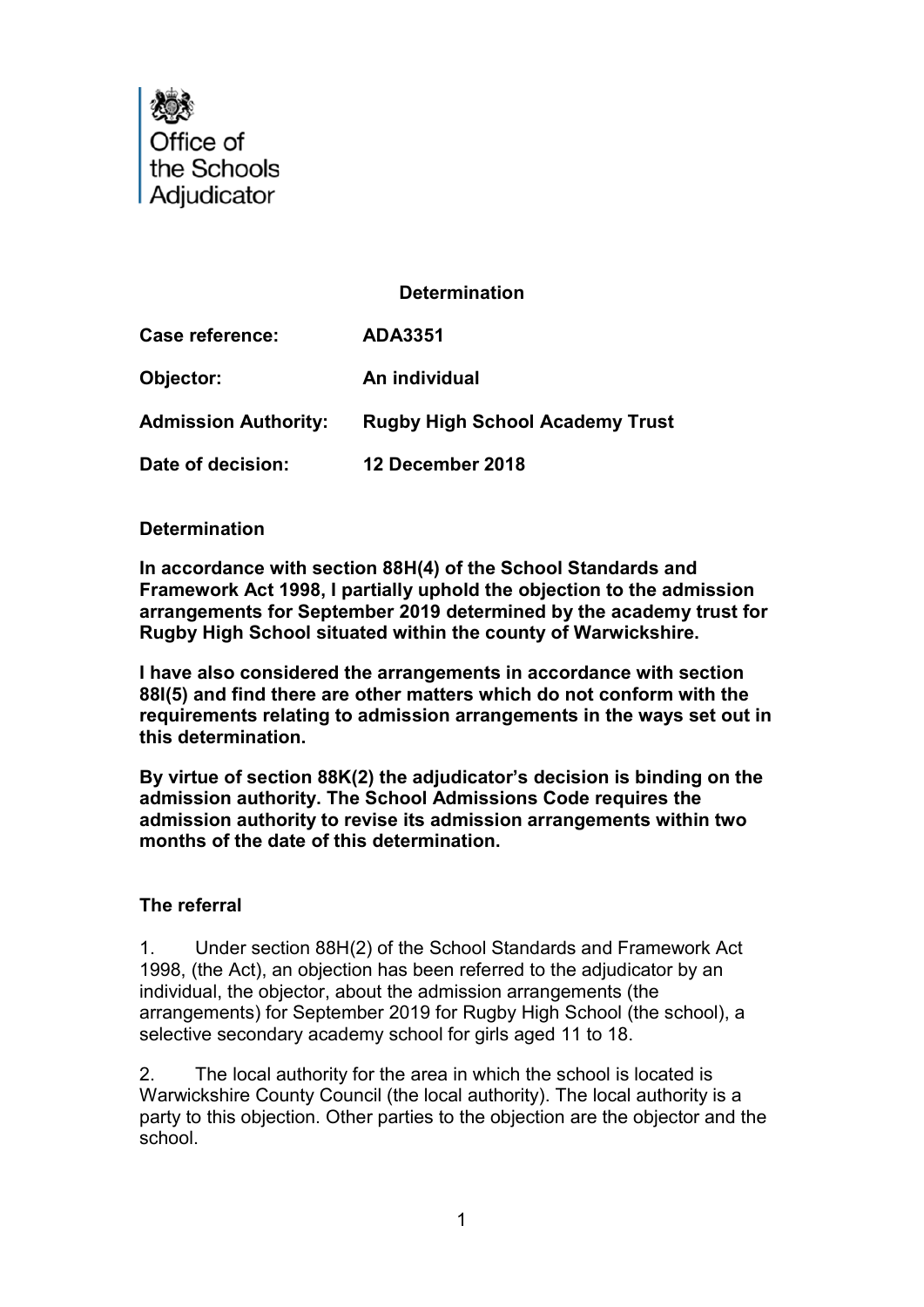# **Jurisdiction**

3. The terms of the Academy agreement between the academy trust and the Secretary of State for Education require that the admissions policy and arrangements for the academy school are in accordance with admissions law as it applies to maintained schools. These arrangements were determined by the Rugby High School Academy Trust, which is the admission authority for the school, on that basis on 6 December 2017. The objector submitted his objection to these determined arrangements on 22 February 2018. I am satisfied the objection has been properly referred to me in accordance with section 88H of the Act and it is within my jurisdiction. I have also used my power under section 88I of the Act to consider the arrangements as a whole.

### Procedure

4. In considering this matter I have had regard to all relevant legislation and the School Admissions Code (the Code).

- 5. The documents I have considered in reaching my decision include:
	- a. the objector's form of objection dated 22 February 2018;
	- b. the admission authority's response to the objection and supporting documents;
	- c. the comments of the LA on the objection and supporting documents;
	- d. The objector's further comments and submissions; and
	- e. a copy of the determined arrangements.

6. In his submissions the objector raised some procedural points in respect of my determination in ADA3349 (Alcester Grammar School) which I will deal with here. He suggests I should have requested documentation from the courts which dealt with injunction proceedings, which I refer to below. I have seen and considered the published judgements. The issues before the High Court are not the same as those I am considering here although some of the facts are relevant. I am satisfied that I have all necessary information. I do not consider that documentation such as statements of case would assist me in reaching a decision. The objector has also asked me to seek copies of earlier tests from the test provider. I do not consider that a comparison of earlier tests or a cross reference of the content of earlier tests to information published on websites would assist me in my consideration of this matter.

7. The objector suggested that I should have held a meeting of the parties and with Durham Centre for Evaluation and Monitoring (CEM), the test provider. Where an adjudicator seeks a meeting it is in order to clarify issues raised where these are unclear, or to gather further information where information is lacking. In this case neither arises. I do not consider that a meeting would assist me in reaching my decision.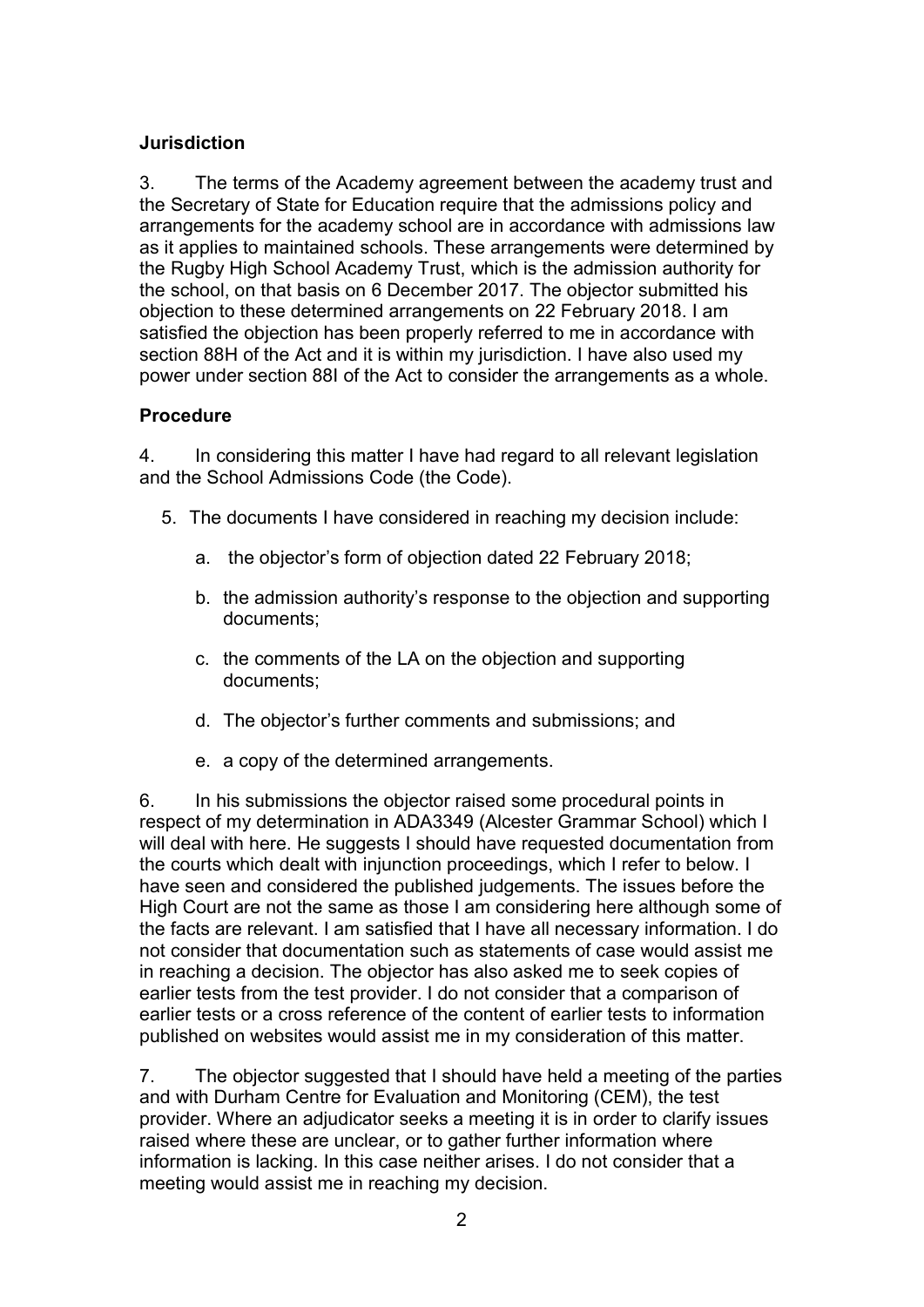# The Objection

8. In his objection the objector raised a number of issues. Some of these were held not to be within my jurisdiction. The objector was notified, as were the other parties, of the matters considered to be within and not within my jurisdiction in letters from the Office of the Schools Adjudicator dated 2 August and 14 September 2018. The matters within my jurisdiction are as follows:

- a. Whether use of the same test for selection by ability for later additional sittings is compliant with paragraph 1.31 of the Code.
- b. Whether the provisions relating to use of catchment areas, residency and those for proof of address are clear, reasonable and fair in compliance with the provisions at paragraphs 14 and 1.8 of the Code and compliant with paragraph 1.14 (Catchment Areas) of the Code.
- c. Whether the use of the words "expectation" and "beyond" in reference to a child's address at the start of Year 7 are unclear in contravention of the provisions of paragraph 14 of the Code.
- d. Whether the test dates are unclear in contravention of the provisions of paragraph 14 of the Code.
- e. Whether the process for testing children seeking a place in Year 7 who are tested after 31 August 2019 and are 12 years old or over, set out in the paragraphs under the heading "Years 7 to 11", comply with the provisions of paragraphs 14 and 1.31 of the Code.

9. Some matters raised in the objection were not considered to be within my jurisdiction. This is set out in the letter dated 2 August 2018, as follows:

"The following matters are not within the adjudicator's jurisdiction:

1. Whether the requirement of minimum grades for progression of pupils on roll at the school from Year 11 to Year 12 is lawful. This relates to the progression of a registered pupil from one year group to another and not to the admission of a pupil to the school for the first time and hence not to the admission arrangements of the school. Provision for removing a pupil from the school's roll in these circumstances is specifically made in paragraph 8 (k) of the Education (Pupil Registration) (England) Regulations 2006 (SI 2006/1751) as amended.

2. The following matters are all outside the adjudicator's jurisdiction as they do not concern the question of whether or not the determined arrangements conform with the requirements relating to admissions:

a. Complaints that test material is available on other websites and that no action is taken against those sites while action is taken against 11plus.eu, a website registered to you;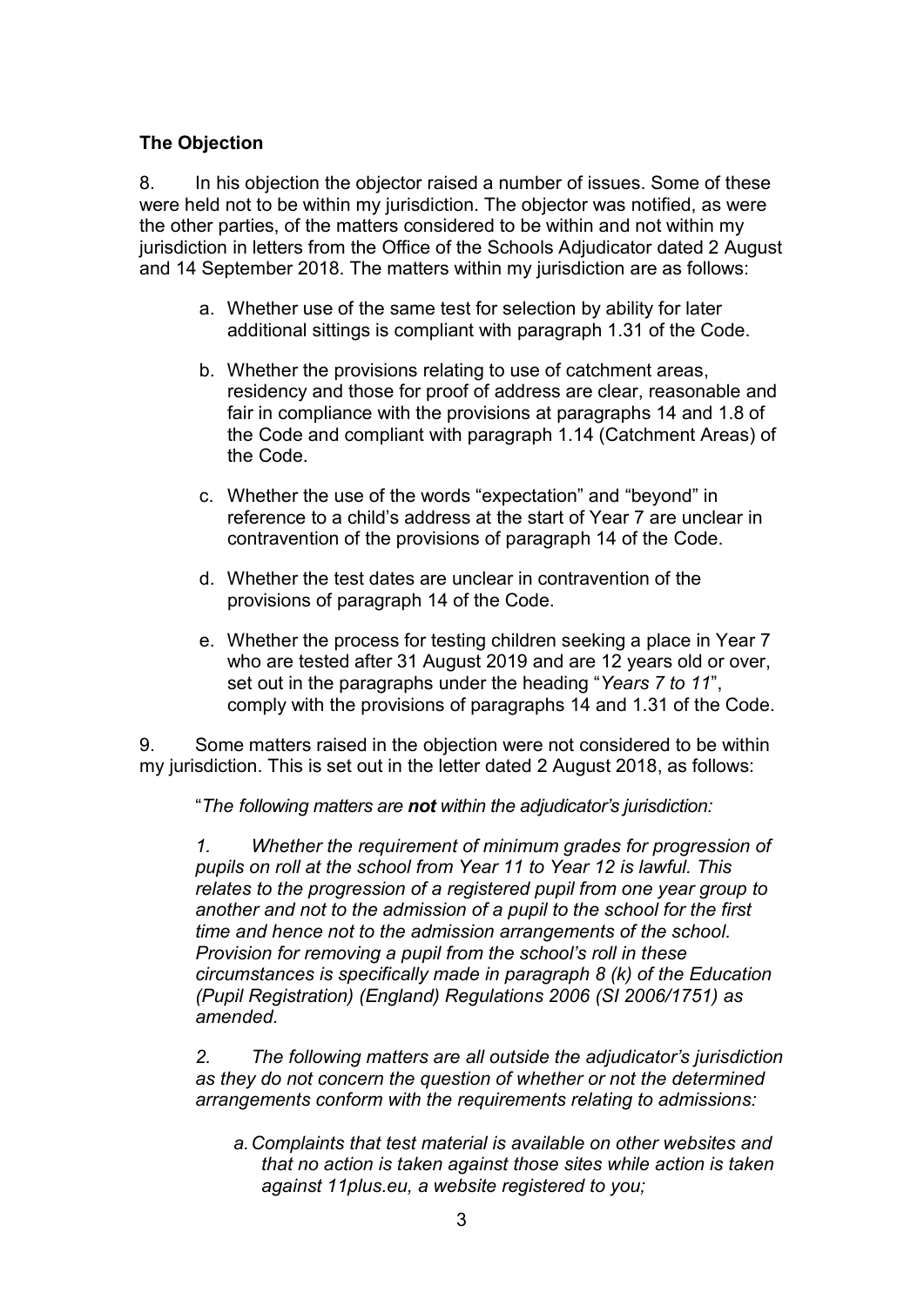- b. Complaints about institutional racism or racially motivated actions, or some personal vendetta against you by third party organisations (that is organisations which are not the admission authority for the school);
- c. Complaints about institutional racism or racially motivated actions, or some personal vendetta against you by the admission authority;
- d. Complaints about the process of administering the co-ordinated admissions scheme in Warwickshire."

# Other Matters

10. In reviewing the arrangements I noted that there are a number of points where the admission arrangements may not comply with the provisions of the Code and statute. I set these matters out in the following paragraphs.

11. The definition of a previously looked after child in footnote 4 to the paragraph headed "Category 1" refers to "residence orders" which have been replaced by child arrangements orders (which are defined in the footnote). Consequently I consider that these provisions may be in breach of the requirements of the Code relating to clarity.

12. The paragraph headed "Category 6" relates to a further category of pupils, those who score below the automatic qualifying score, but above the minimum score for the waiting list. It is not stated expressly that looked after and previously looked after children are given the highest priority over other children. This may be in breach of paragraph 1.7 of the Code.

# **Background**

13. The school is designated as a grammar school by order made by the Secretary of State under Section 104 of the Act. The published admission number for entry in September 2019 for Year 7 is 120.

14. Entrance to the school is determined by a child's performance in an entrance test operated by the local authority's Admissions Service (the Entrance Test). The school is part of a consortium of schools, along with five other grammar schools in Warwickshire and eight grammar schools in Birmingham, which use a common entrance test.

15. The Entrance Test consists of two papers, of 50 minutes each, which test verbal ability, numerical ability and nonverbal ability. Each child taking the Entrance Test will be awarded a standardised score relevant to an application to the school. For admission to the Warwickshire schools a body known as the Committee of Reference will set both an "automatic qualifying score" and a minimum score for the waiting list for the school. These scores are used in the application of the oversubscription criteria as set out below.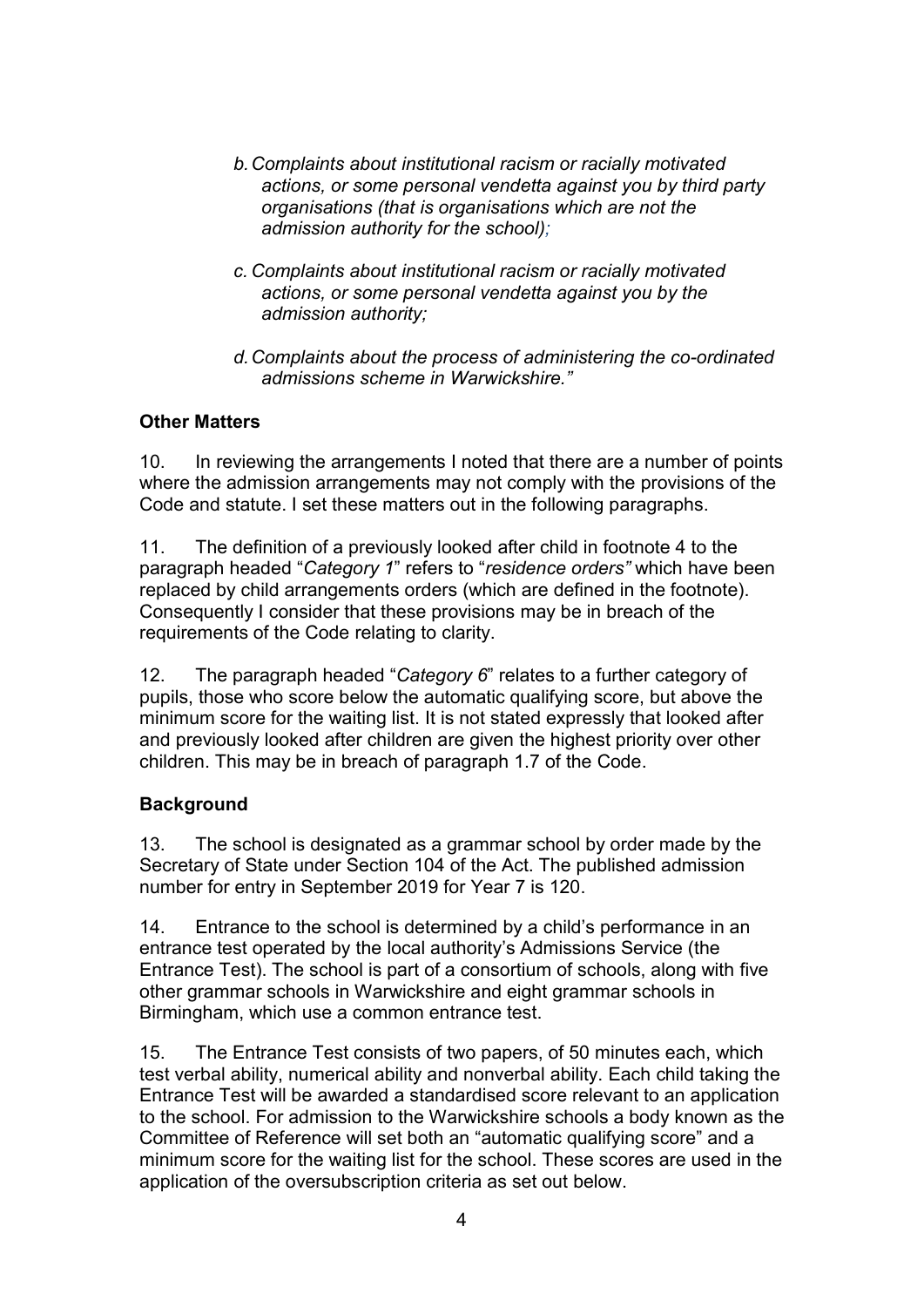16. The local authority administers the tests on behalf of the schools and commissions CEM at Durham University to provide the test papers.

17. The school has two priority areas (referred to in this determination as Catchment Areas, as that is the term used in the Code). This is set out in the arrangements as follows:

#### "Priority Areas

The overall priority area for Rugby High School is based on a circle with a radius of 10.004 miles drawn from the Rugby Water Tower. In drawing a priority area in this manner, the grammar schools are able to comply with their duty to follow the Greenwich Judgement (1989).

However, this circle is then split further with a smaller area contained within, which includes the town of Rugby and its surrounding villages. This smaller area is defined as Priority Area 1 ("Area 1"), or 'East Warwickshire'.1 The whole circle is then defined as Priority Area 2 ("Area 2"), or the 'Eastern Priority Circle'. The smaller area, which is known as 'Area 1' (East Warwickshire), is contained within the circle. Therefore, children who reside within East Warwickshire (Area 1) are also classed as residents of 'Area 2' – the 'Eastern Priority Circle'. A map of the priority areas can be seen on the school's website.

Evidence will be requested to prove that the child is resident within the priority areas by the deadline of Monday 31st December 2018 (see the appendix for further details)."

18. The oversubscription criteria are set out below. Those with the highest scores in each category are given highest priority for a place.

#### "Oversubscription criteria

i<br>I

There is no guarantee of a place being available, but places up to the Published Admission Number (PAN) during the normal round of admissions (i.e. the first round of offers published on 1st March 2019) will be allocated to eligibility entry requirements, assuming that an offer from a higher preference has not been made. Those with the highest scores in each category will be given highest priority for a place.

To differentiate in the case of children with the same score in any of the following categories, those who live nearest the school in a straight-line distance will be given highest priority.<sup>2</sup>

In the case of a tie-break situation where more than one child has achieved the same score, and where all home to school distances are

<sup>2</sup> Distance from home to school will be measured from the address point location coordinate of the home address to the centroid of the school. The centroid is a predetermined point.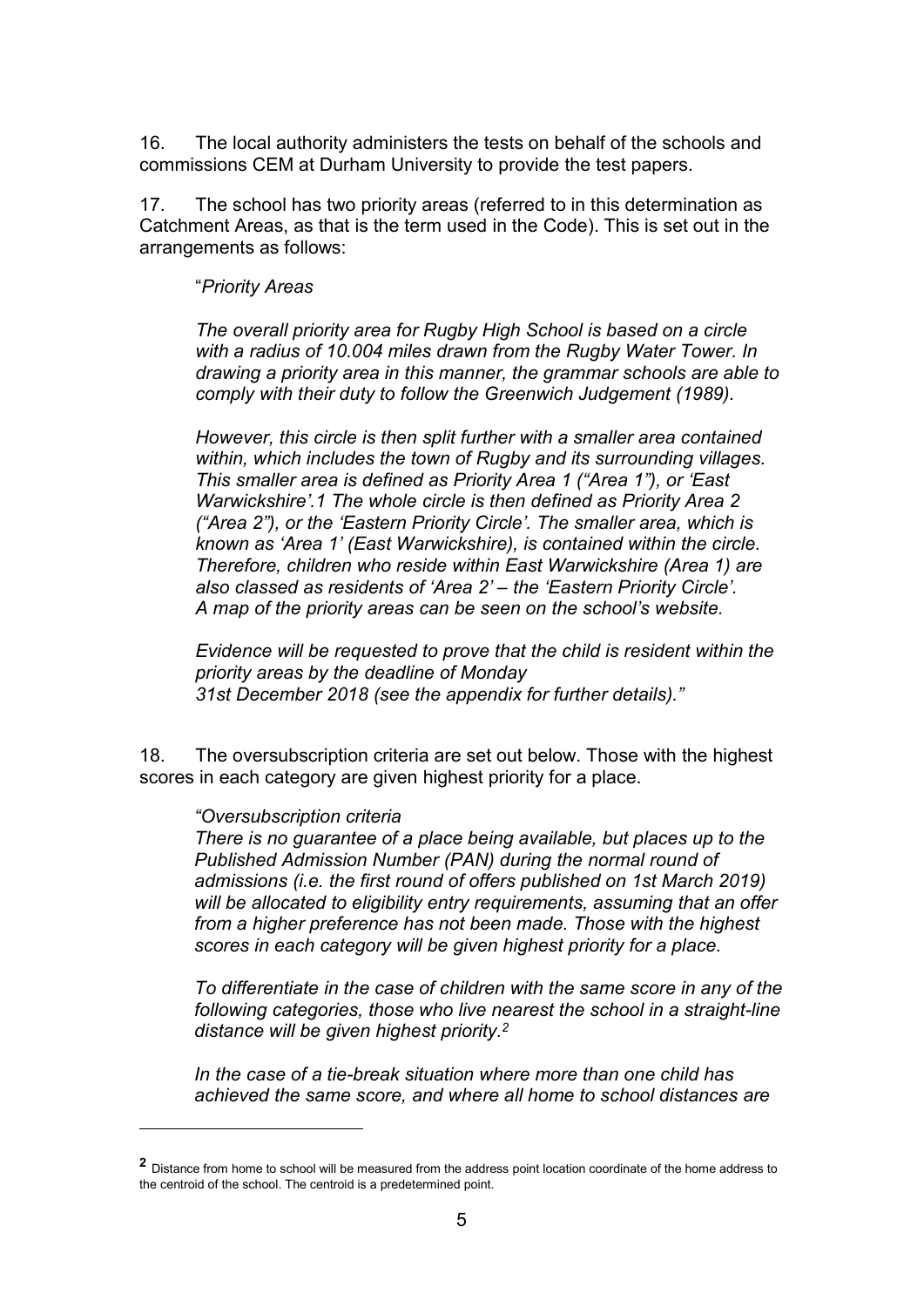equal, and there are not enough spaces to offer all applicants who fulfil the relevant criteria, the remaining place(s) will be allocated using a computerised random number generator. This process will be carried out by Warwickshire Admissions on behalf of the School, in the presence of a witness from Legal Services who is independent of the school and the admissions process. The above will also apply to the waiting list after the 2nd March 2018.

The automatic qualifying score for this school, for this particular year of entry, will be set by the Committee of Reference during the Local Review Process using the results from the 11+ test. The minimum score for the waiting list for this school, for this particular year of entry, will also be set by the Committee of Reference.

Children with an Education, Health and Care Plan (EHC) or Statement of Special Educational Needs (SEN)<sup>3</sup> that names the School will be admitted first, subject to them achieving the automatic qualifying score or above for the school for this particular year of entry. In this event the number of places that remain for allocation will be reduced.

Categories 1 - 6 below relate to children whose 11+ registrations and secondary school applications have been received on time.

#### Category 1

Looked-After and all previously Looked-After Children<sup>4</sup> who achieve the automatic qualifying score for this school for this particular year of entry or a mark above it, or a mark up to 15 marks below it.

#### Category 2

l,

Children who live in the priority areas, who qualify for the Pupil Premium via eligibility for Free School Meals<sup>5</sup>, who achieve the automatic qualifying score for this school for this particular year of entry or a mark above it, or a mark up to 15 marks below it. Up to 20 places will be offered in this category (including any re-offers which are made from the waiting list from this category after 1st March 2019).

<sup>3</sup> A Statement of Special Educational Need is a statement made by the Local Authority under Section 324 of the Education Act 1996 specifying the educational provision required for that child. An Education, Health and Care Plan is a plan made by the Local Authority under Section 37 of the Children and Families Act 2014 specifying the educational provision required for that child.

<sup>&</sup>lt;sup>4</sup> A Looked-After Child is one who is in the care of the Local Authority, as defined by section 22(1) of the Children Act 1989. A Previously Looked-After Child is a child who immediately after being looked-after became subject to an adoption, residence or special guardianship order. This includes children who were adopted under the Adoptions Act 1976 (Section 12) and those adopted under the Adoption and Children Act 2002 (Section 46). Child arrangements orders are defined in Section 8 of the Children Act 1989, as amended by Section 12 of the Children and Families Act 2014. Special guardianship orders are defined in Section 14A of the Children Act 1989.

<sup>5</sup> Children attracting the Pupil Premium via Free School Meals are those who have been registered for free school meals at any point in the six years prior to the closing date for test registration (08 July 2016). See Admissions Code (2014) section 1.39A.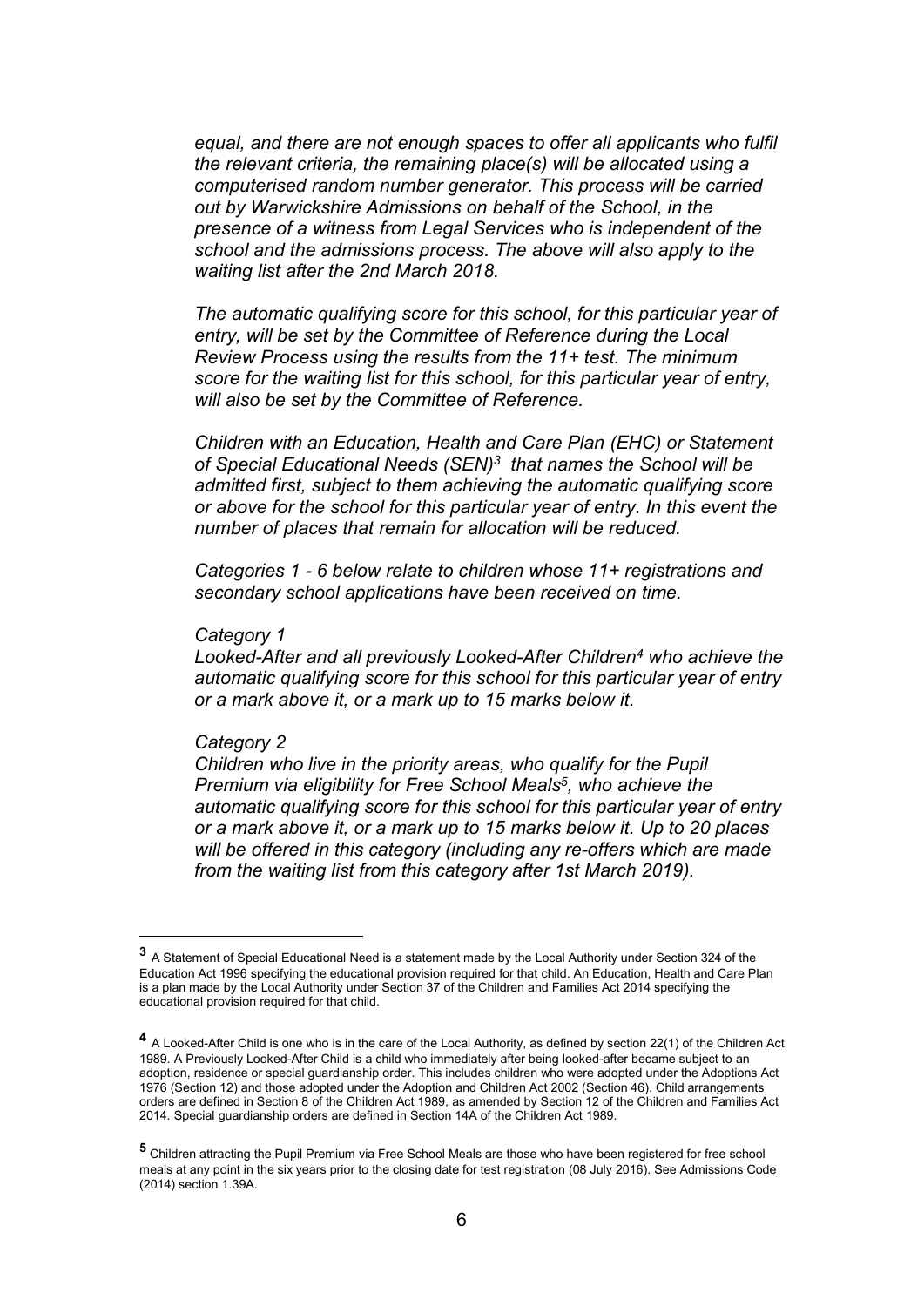Warwickshire Admissions will require, on behalf of the School, evidence of Pupil Premium eligibility and the School reserves the right to withdraw the offer of a place if the offer has been made on the basis of an incorrect, fraudulent or misleading application.

#### Category 3

Children who live in Area 1 – East Warwickshire, who achieve the automatic qualifying score or above for this school, for this particular year of entry. Up to 50 places will be offered in this category.

#### Category 4

Children who live in Area 2 – Eastern Priority Circle, who achieve the automatic qualifying score or above for this school, for this particular year of entry. Up to 50 places will be offered in this category.

Within categories 3 and 4 the number of places available may be reduced dependent on the number of offers made within categories 1 and 2. In the event of there being an uneven number of places to distribute between category 3 and category 4, the odd place will be awarded to category 3.

#### Category 5

Children living outside of the priority areas who achieve the automatic qualifying score or above for this school, for this particular year of entry.

#### Category 6

Children who score below the automatic qualifying score, but above the minimum score for the waiting list for this school, for this particular year of entry."

### Consideration of Case

19. A letter dated 2 August 2018 was sent to the objector by the Office of the Schools Adjudicator (OSA) explaining the process to be followed in this case. That letter sets out the matters to be considered, together with one further matter set out in a letter to the objector dated 14 September 2018. The letters refer to an earlier determination of his objection relating to Alcester Grammar School (ADA3349). I will deal first with those matters where same or substantially the same issue has been considered and determined in ADA3349. In relation to those matters the letter dated 2 August 2018 states:

"I copied to you my letters of 4 May 2018 to the head teacher and Chair of the Governors of Rugby School and to the head teachers and Chairs of Governors for a number of other schools. In those letters, I explained that the adjudicator had decided to adopt a particular procedure to consider the objections you have made to the admission arrangements of 12 schools. I am writing now to explain the way in which your objection to the admission arrangements of Rugby High School will be considered.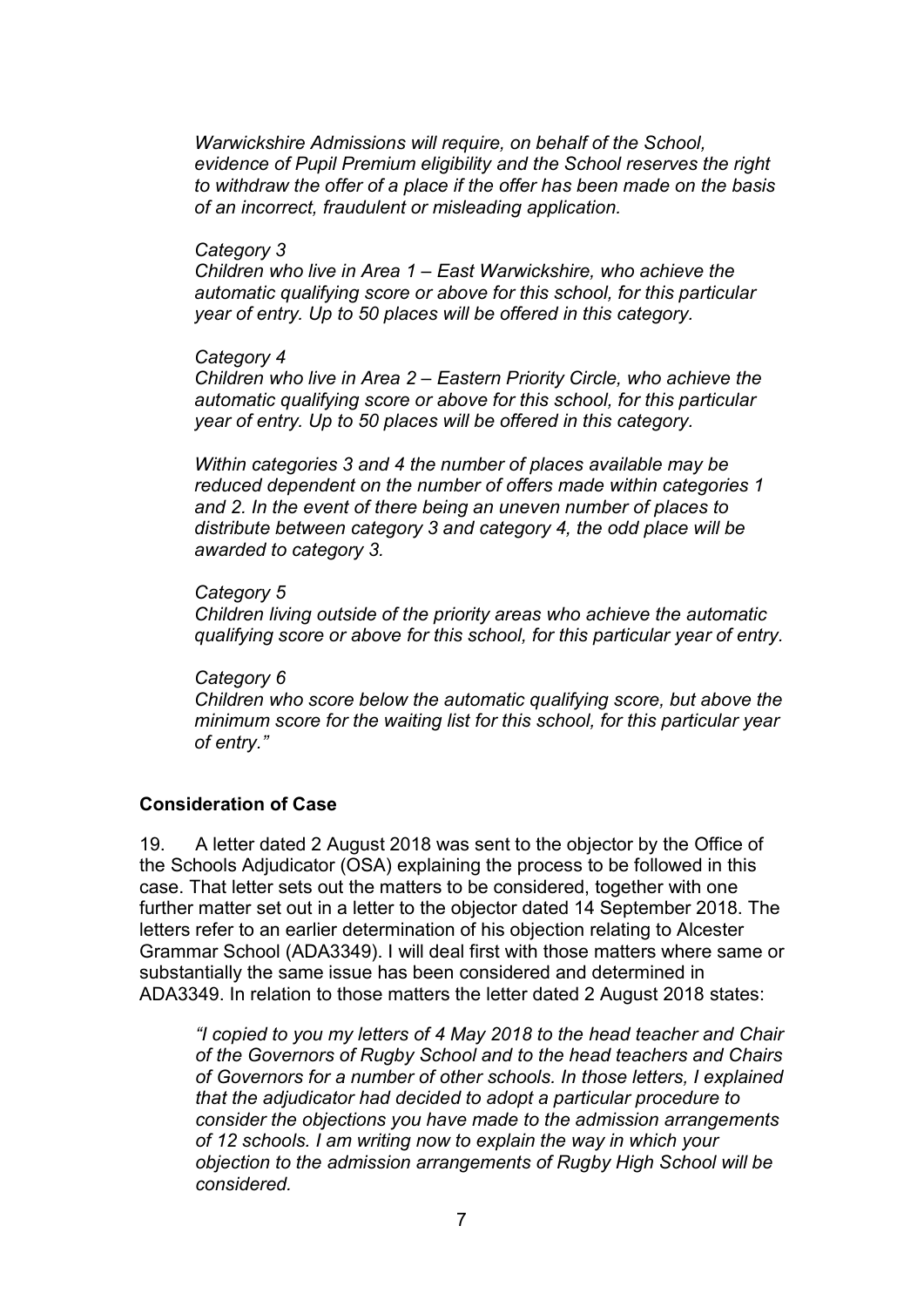Having considered your objection, the adjudicator has concluded that under section 88H(4) of the School Standards and Framework Act 1998 (the Act) he has jurisdiction to consider the following points.

- 1. Whether use of the same test for selection by ability for later additional sittings is compliant with paragraph 1.31 of the School Admissions Code 2014 (the Code). In relation to this:
	- a. the adjudicator notes that the same or substantially the same issue has been considered and determined in ADA3349, dated 27 July 2018, a copy of which is attached. The whole determination should be considered but paragraphs 18 to 48 specifically address this point. On initial consideration it appears to the adjudicator that the conclusions and the reasons given in ADA3349 apply equally to this issue as raised in the current objection;
	- b. the adjudicator invites any representations as to why this issue in the current objection ought to be considered or determined differently.
- 2. Whether the provisions relating to use of catchment areas, residency and those for proof of address are clear, reasonable and fair in compliance with the provisions at paragraphs 14 and 1.8 of the Code and compliant with paragraph 1.14 (Catchment Areas) of the Code. The adjudicator notes that you have not specified which provisions of the Code you consider are engaged but considers the above are the provisions which may be relevant. In relation to this:
	- a. the adjudicator notes that, save for the issue of clarity, separately referred to in paragraph 3 below, the same or substantially the same issues have been considered and determined in ADA3349, dated 27 July 2018. The whole determination should be considered but paragraphs 49 to 59 specifically address these points. On initial consideration it appears to the adjudicator that the conclusions and the reasons given in ADA3349 apply equally to these issues as raised in the current objection;.
	- b. the adjudicator invites any representations as to why this issue in the current objection ought to be considered or determined differently.
- 3. Whether the use of the words "expectation" and "beyond" in reference to a child's address at the start of Year 7 (second paragraph in the appendix to the arrangements) are unclear in contravention of paragraph 14 of the Code. In relation to this:
	- a. the adjudicator notes that the same or substantially the same issue has been considered and determined in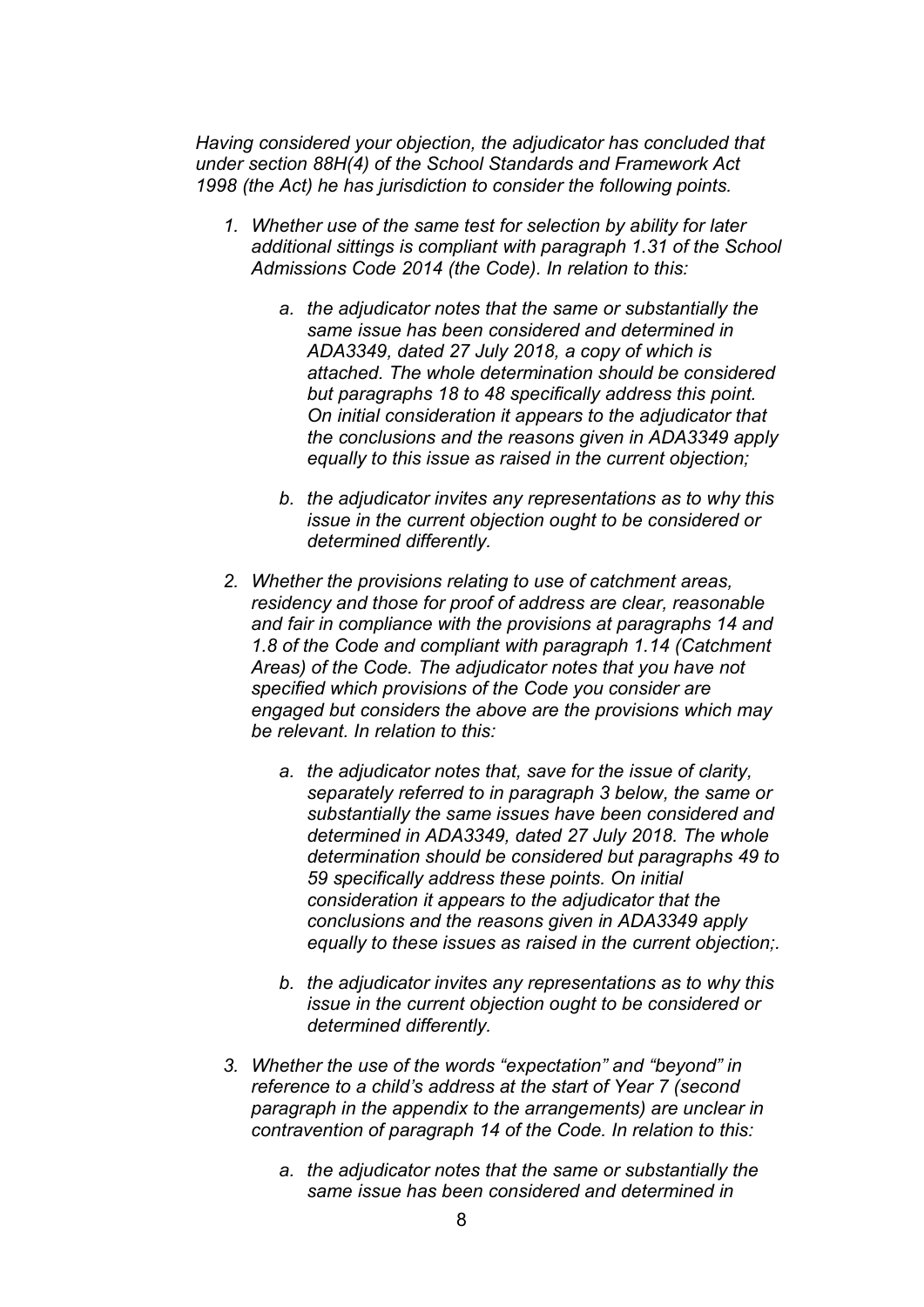ADA3349, dated 27 July 2018. The whole determination should be considered but paragraphs 60 to 61 specifically address this point. On initial consideration it appears to the adjudicator that the conclusions and the reasons given in ADA3349 apply equally to this issue as raised in the current objection;

- b. the adjudicator invites any representations as to why this issue in the current objection ought to be considered or determined differently."
- 20. The letter dated 14 September 2018 states:

"The Adjudicator has noted that the letter to you dated 2 August 2018 omitted one matter which was raised by you in the objection and which falls within his jurisdiction. This would have come after paragraph 3 in that letter, as follows:

- 1. Whether the test dates are unclear in contravention of the provisions of paragraph 14 of the Code. In relation to this:
	- a. the adjudicator notes that the same or substantially the same issue has been considered and determined in ADA3349, dated 27 July 2018. The whole determination should be considered but paragraphs 62 to 65 specifically address this point. On initial consideration it appears to the adjudicator that the conclusions and the reasons given in ADA3349 apply equally to this issue as raised in the current objection;
	- b. the adjudicator invites any representations as to why this issue in the current objection ought to be considered or determined differently."

21. The objector responded to the letter dated 2 August 2018 by email on 16 August 2018, following responses from the local authority and the school which were copied to him, with a document headed "Forensic Analysis" together with two attachments. This document sets out the reasons why he disagrees with the consideration and conclusions in the determination of his objection regarding Alcester Grammar School (ADA3349). It is clear that the objector considers that ADA3349 was wrongly decided on the issue identified at paragraph 1 of the letter of 2 August 2018; his submissions do not touch on any of the other issues identified. The school and the local authority were sent letters in similar terms and both have confirmed that they do not consider that these issues should be considered or determined differently to ADA3349.

22. ADA3349 was published on the OSA website on 27 July 2018. Decisions of the adjudicator are binding on the admission authority in question and any other person or body. There is no provision in the statutory framework for an appeal from an adjudicator's determination. A person who considers that the decision is defective may apply to the High Court for leave to bring proceedings for judicial review and if leave is granted may bring such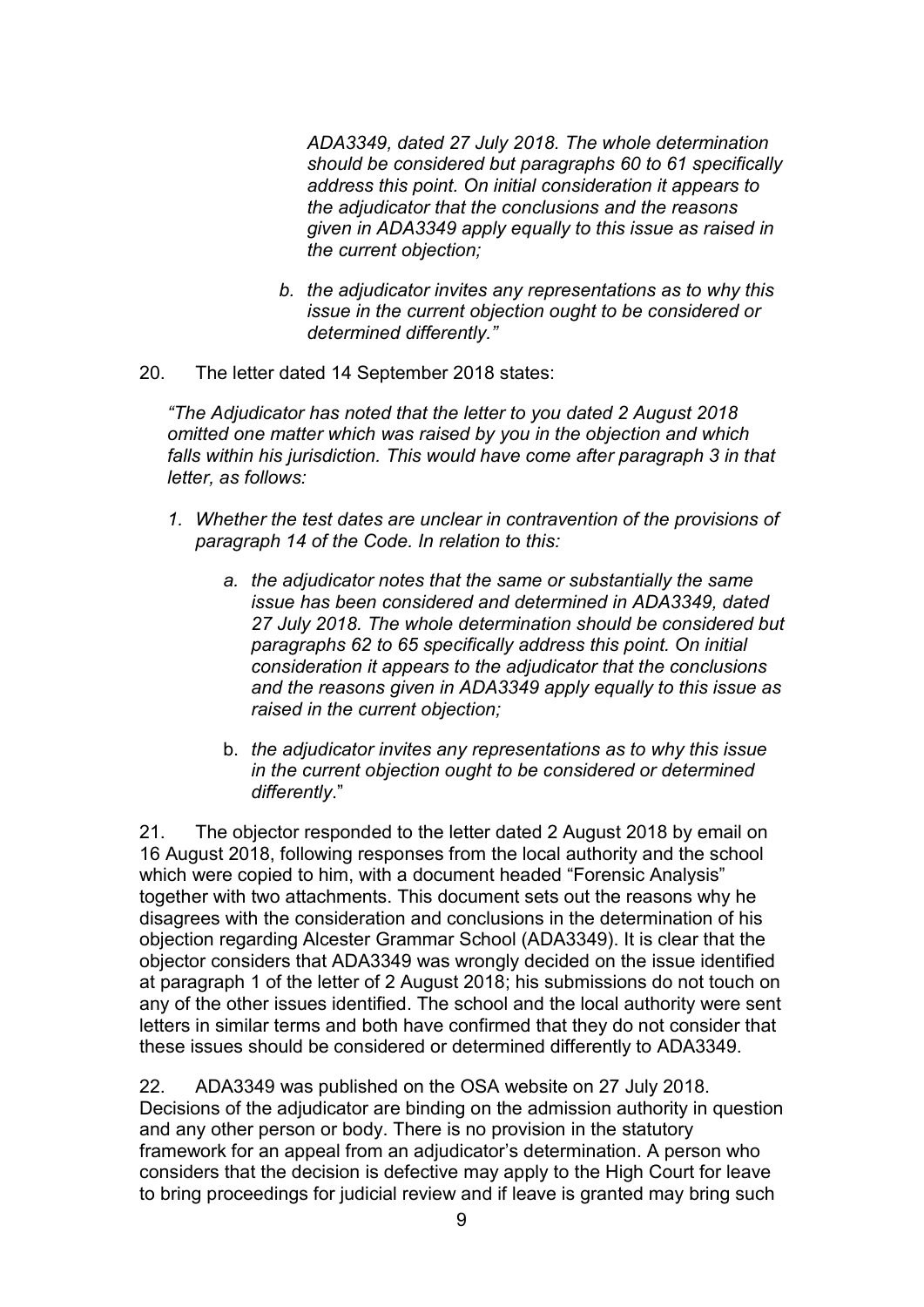proceedings. No application to bring proceedings for judicial review had been made at the time of completing this determination. Consequently ADA3349 stands as published.

23. ADA3349 does not constitute a precedent and I am required to consider this objection on its own merits. I have considered all of the points raised by the objector in relation to ADA3349. In particular, I have considered whether any point raised would cause me to consider that the issues identified as being the same or substantially the same issue in the present case should be looked at differently from the way they were looked at in ADA3349.

24. I find that the points raised by the objector regarding ADA3349 do not lead me to consider that any point in ADA3349 was wrongly decided. A number of the points made in the "Forensic Analysis" are based on the assertion that the injunction proceedings brought against the objector by Warwickshire County Council showed that there was a real risk of the test process being compromised if children could remember information from the tests. In fact, as I explained at paragraphs 37-38 of ADA3349, that was not the finding of the Court. The objector's further criticisms of the evidence given to the Court that I referred to in ADA3349 do not persuade me that any of the factual conclusions I reached were wrong.

25. I note that the objector does not consider that the work of Gathercole and Alloway referred to in paragraphs 25 and following of ADA3349 supports my conclusion that there is only a minimal risk of recall of specific content. I remain of the view that that work confirms that children have a more restricted working memory than adults. There is no evidence that the types of question that are commonly asked in the 11+ now are more likely to be recalled than those that were in use at the time of publication of that work, and for those reasons together with the other evidence referred to at paragraphs 28-29 of ADA3349 I am satisfied that in normal circumstances the risk of specific recall would be minimal.

26. The objector has made some new factual points. He says that he did not, as I had understood, ask his nephew questions soon after the test had finished but "much later in the day" which he believes is the optimum time to ask questions. In his arguments, the objector says he disagrees that "straight" after the test is the optimum time and I note that I actually referred to "soon" after the test which is somewhat different. I remain of the view that recall is likely to be best soon after the test, so this does not alter any of my conclusions.

27. I further note the objector's assertion that some families are not aware that the same test is reused. Assuming that to be correct, it does not detract from the fact that competition will be an inhibiting factor in cases where they are aware. Nor does it have any impact on the amount of content that a child can remember. The objector says that I cannot know what is going on "under the radar". That is correct, but if  $-$  as he says is the case  $-$  he is not able to tell me, then I am not able to take it into account.

28. The objector states that "major publishers sell authentic CEM 11+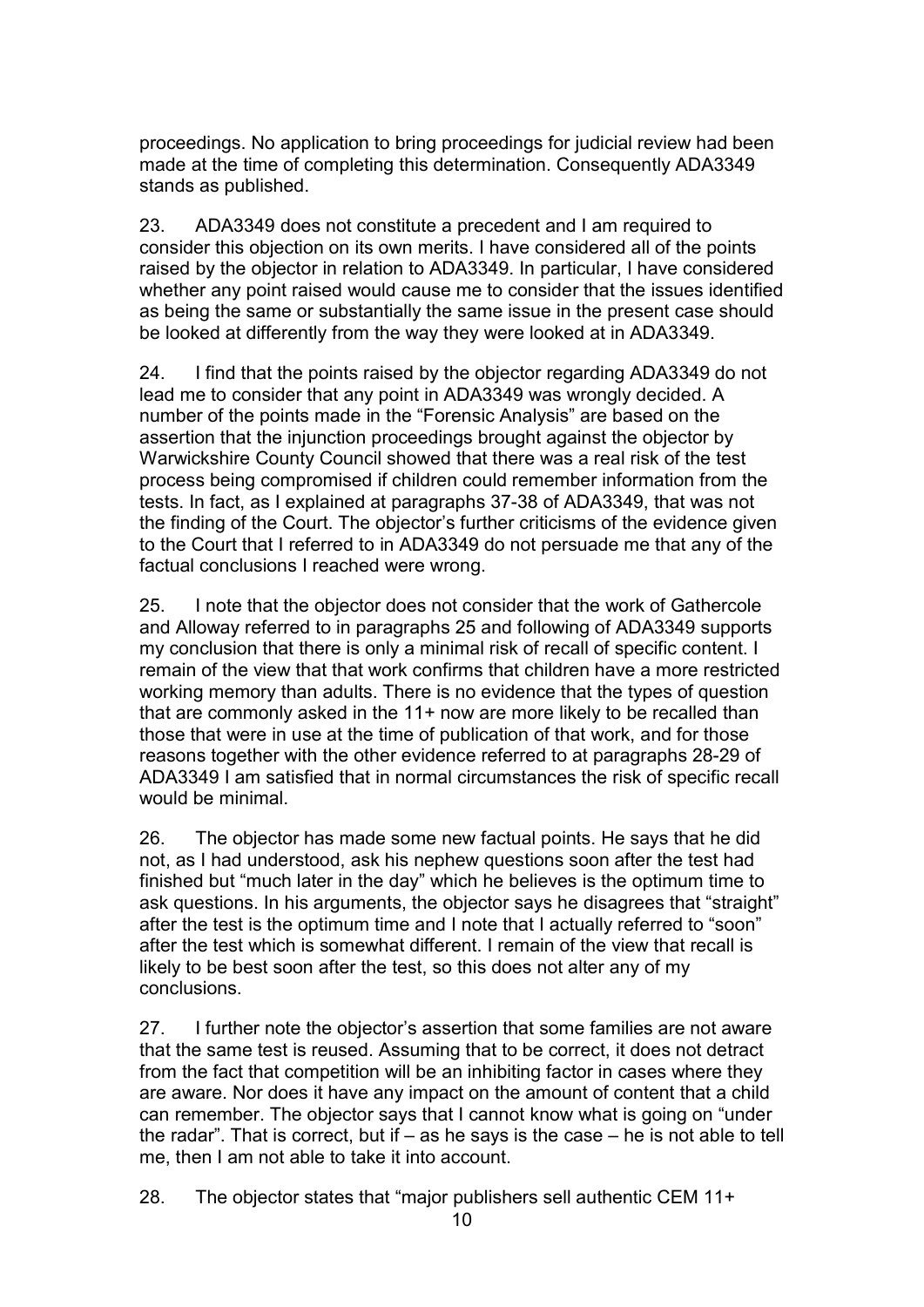mocks". The word "authentic" is his choice of word. There are no "mock" papers produced or authorised by CEM. Otherwise the point the objector makes (insofar as I am able to understand it) relates to his understanding of the injunction proceedings and is dealt with in paragraph 24 above.

29. The objector also disagrees with a number of the conclusions I reached in ADA3349 about the likelihood of information being passed on, the likely impact of a child knowing in advance what one or more of the questions would be, the difficulties of ranking where different tests are used and the level of accuracy that is achievable in tests of ability. I have considered the points made by the objector, but I disagree with him for the reasons that I have already set out in ADA3349.

30. The objector has not given any reason or reasons why the facts in the present case mean that it should be considered differently to ADA3349 and has not addressed the further issues raised in the present case at all. Insofar as the issues decided in ADA3349 are the same or substantially the same as those arising in the present case I will, as set out below, adopt them in my consideration of this matter. A copy of ADA3349 is attached as Appendix 1 to this determination and is available on the OSA website via this link. I will refer to the relevant paragraphs in respect of each issue considered below.

## Whether use of the same test for selection by ability for later additional sittings is compliant with paragraph 1.31 of the Code.

31. The objector raises this point in identical terms to those he raised in ADA3349. In deciding this issue I adopt the reasons and conclusions set out in paragraphs 18 to 48 of ADA3349. It is not necessary to set out the relevant paragraphs of ADA3349 here. I do not uphold the objection on this point.

### Whether the provisions relating to use of catchment areas, residency and those for proof of address are clear, reasonable and fair in compliance with the provisions at paragraphs 14 and 1.8 of the Code and compliant with paragraph 1.14 (Catchment Areas) of the Code.

32. Although the issues are the same as those considered in ADA3349 the wording in respect of catchment areas is inevitably not the same, as the schools are situated in different places. For completeness I set out the relevant wording in the arrangements as follows:

### "Priority Areas

The overall priority area for Rugby High School is based on a circle with a radius of 10.004 miles drawn from the Rugby Water Tower. In drawing a priority area in this manner, the grammar schools are able to comply with their duty to follow the Greenwich Judgement (1989).

However, this circle is then split further with a smaller area contained within, which includes the town of Rugby and its surrounding villages. This smaller area is defined as Priority Area 1 ("Area 1"), or 'East Warwickshire' [the footnote sets out a list of parishes which together comprise "Area 1]. The whole circle is then defined as Priority Area 2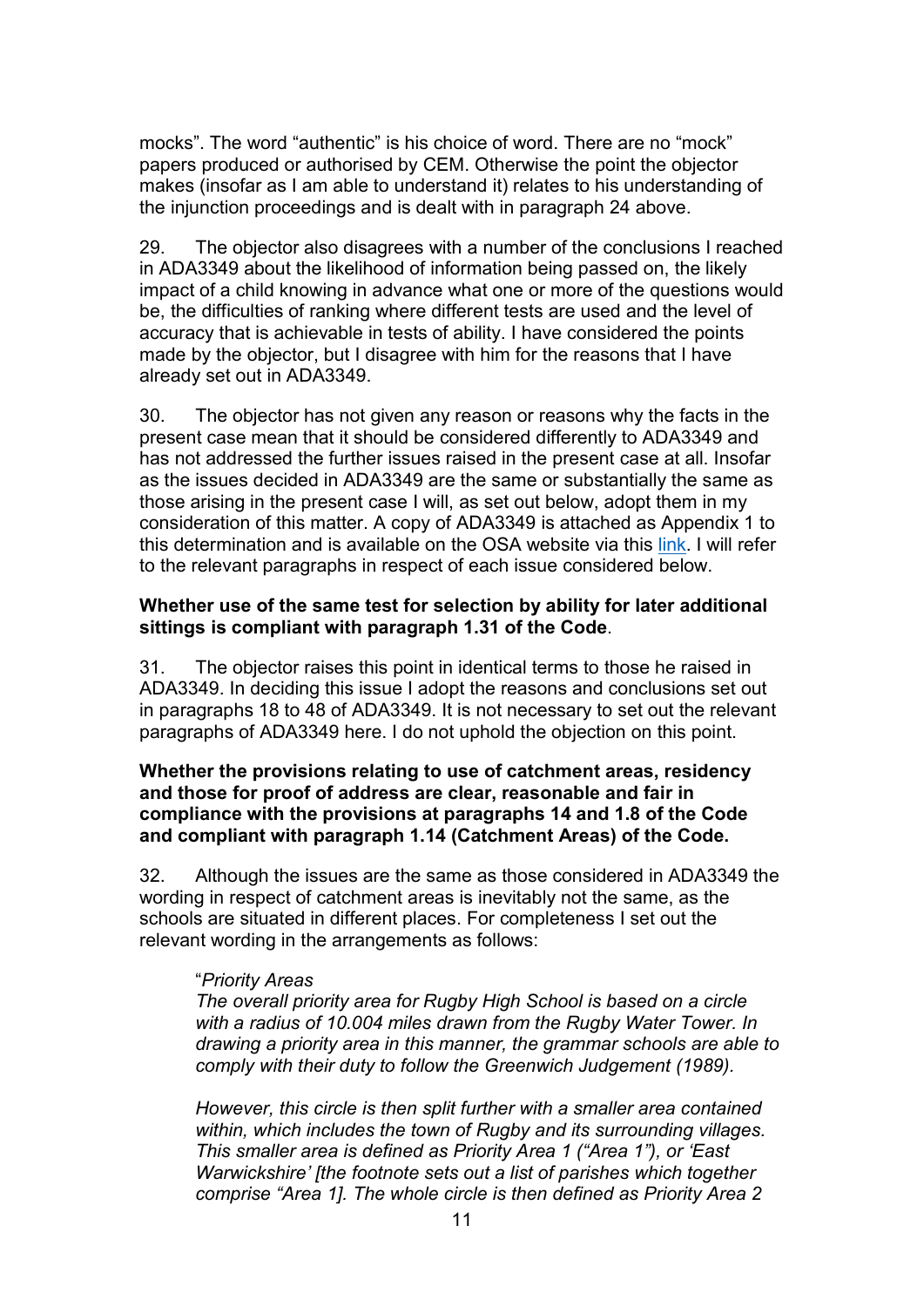("Area 2"), or the 'Eastern Priority Circle'. The smaller area, which is known as 'Area 1' (East Warwickshire), is contained within the circle. Therefore, children who reside within East Warwickshire (Area 1) are also classed as residents of 'Area 2' – the 'Eastern Priority Circle'. A map of the priority areas can be seen on the school's website.

Evidence will be requested to prove that the child is resident within the priority areas by the deadline of Monday 31st December 2018 (see the appendix for further details)."

33. Otherwise the relevant wording does not differ materially from the wording used by Alcester Grammar School which is set out in full in ADA3349. It is not necessary to set it out here.

34. In deciding this issue I adopt the reasons and conclusions set out in paragraphs 49 to 59 of ADA3349. It is not necessary to set out the relevant paragraphs of ADA3349 here. I do not uphold the objection on this point.

#### Whether the use of the words "expectation" and "beyond" in reference to a child's address at the start of Year 7 (the second paragraph in the appendix to the arrangements) are unclear in contravention of paragraph 14 of the Code.

35. This wording does not differ materially from the wording used by Alcester Grammar School which is set out in full in ADA3349 at paragraph 49, although in the arrangements for the school it is set out in an appendix. It is not necessary to set it out here.

36. In deciding this issue I adopt the reasons and conclusions set out in paragraphs 60 and 61 of ADA3349. It is not necessary to set out the relevant paragraphs of ADA3349 here. To the limited extent set out in ADA3349 I uphold the objection on this point.

### Whether the test dates are unclear in contravention of the provisions of paragraph 14 of the Code.

37. The relevant sentence in the arrangements states "The main test" session will be on the morning of  $8<sup>th</sup>$  September 2018". I find that this is clear and complies with the provisions of the Code.

38. The other issues raised by the objector regarding test dates are the same as those raised in ADA3349. In deciding this issue I adopt the reasons and conclusions set out in paragraphs 62 to 64 of ADA3349. It is not necessary to set out the relevant paragraphs of ADA3349 here. I do not uphold the objection on this point.

39. The objector refers to "a racist policy, initiated by an institutionally racist and dishonest local authority" and suggests that the school or local authority is allowing some religious groups (he refers to "Jewish and Seven Heavens followers" and states these groups are "mainly Caucasian") to "sit the test one day late, when they know content". These are very serious accusations and I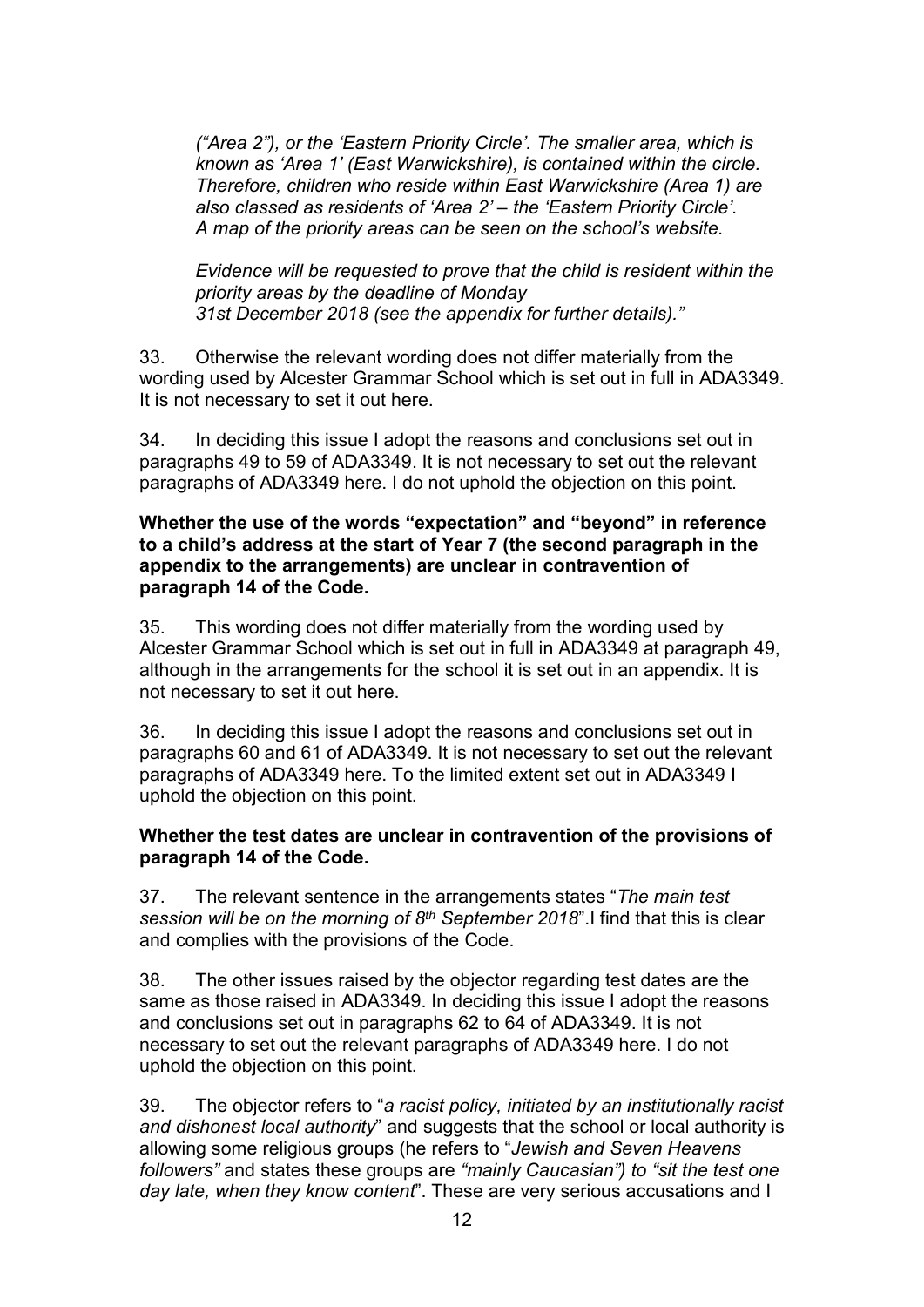must deal with them. Saturday has been the Jewish Sabbath for millennia and is also the Sabbath for some Christian denominations. Observant Jews and some practising Christians abstain from work on that day. This is well documented and respected by people and institutions across the country. As to the suggestion that the school and/or local authority is favouring particular groups, I find that the evidence falls far short of supporting the inference drawn by the objector. I find that allowing those who are prevented for religious reasons from taking tests on a Saturday an alternative date is good practice. I find no reliable evidence for the implementation of any discriminatory policy on the basis of race or any other protected characteristic.

40. I will now deal with a further matter raised by the objector but not considered in ADA3349.

Whether the process for testing children seeking a place in Year 7 who are tested after 31 August 2019 and are 12 years old or over, set out in the paragraphs under the heading "Years 7 to 11", comply with the provisions of the Code and statute relating to admission arrangements. The relevant provisions appear to be paragraph 14 and paragraph 1.31 (tests for selection) of the Code.

41. This concerns children applying for a place outside the normal admissions round because they have recently moved into the area or have not previously been tested for some other reason. The school is usually full in all year groups and operates a waiting list to decide who should be offered a place should one arise, for example, because an existing pupil leaves the school consequent on moving to another part of the country. Some children may have been tested prievioulsy but others may not and a means needs to be found to rank them all, including those who are new to the waiting list. The school's approach is to test such children to establish their overall eligibility and, if eligible, their place on the waiting list, ranked according to the oversubscription criteria. If such a child is under 12 years old they will sit the same test as the other children, which will be marked in the same way. If they are over 12 years old then the usual test is not considered suitable, as it is not designed for children over 11 years of age. This group of children are required to take tests in English, maths and science. The results of those tests are compared to results already obtained by children in their cohort already at the school. If their result in each of the three tests is equal to or better than the lowest performing child in their cohort they are deemed to be of the same standard as the cohort and therefore eligible for a place.

42. It is worth noting here that the adjudicator's jurisdiction, and therefore my consideration, only applies to the admission arrangements for normal year of entry, in this instance Y7. I have no jurisdiction for, and cannot therefore consider, arrangements for admission to year groups such as Years 8 and 9 which are not normal years of entry for this school. I can consider the arrangements for the Y7 waiting list.

43. I find that the school's approach is a pragmatic way of dealing with an issue affecting a relatively small number of applicants. It is reasonable in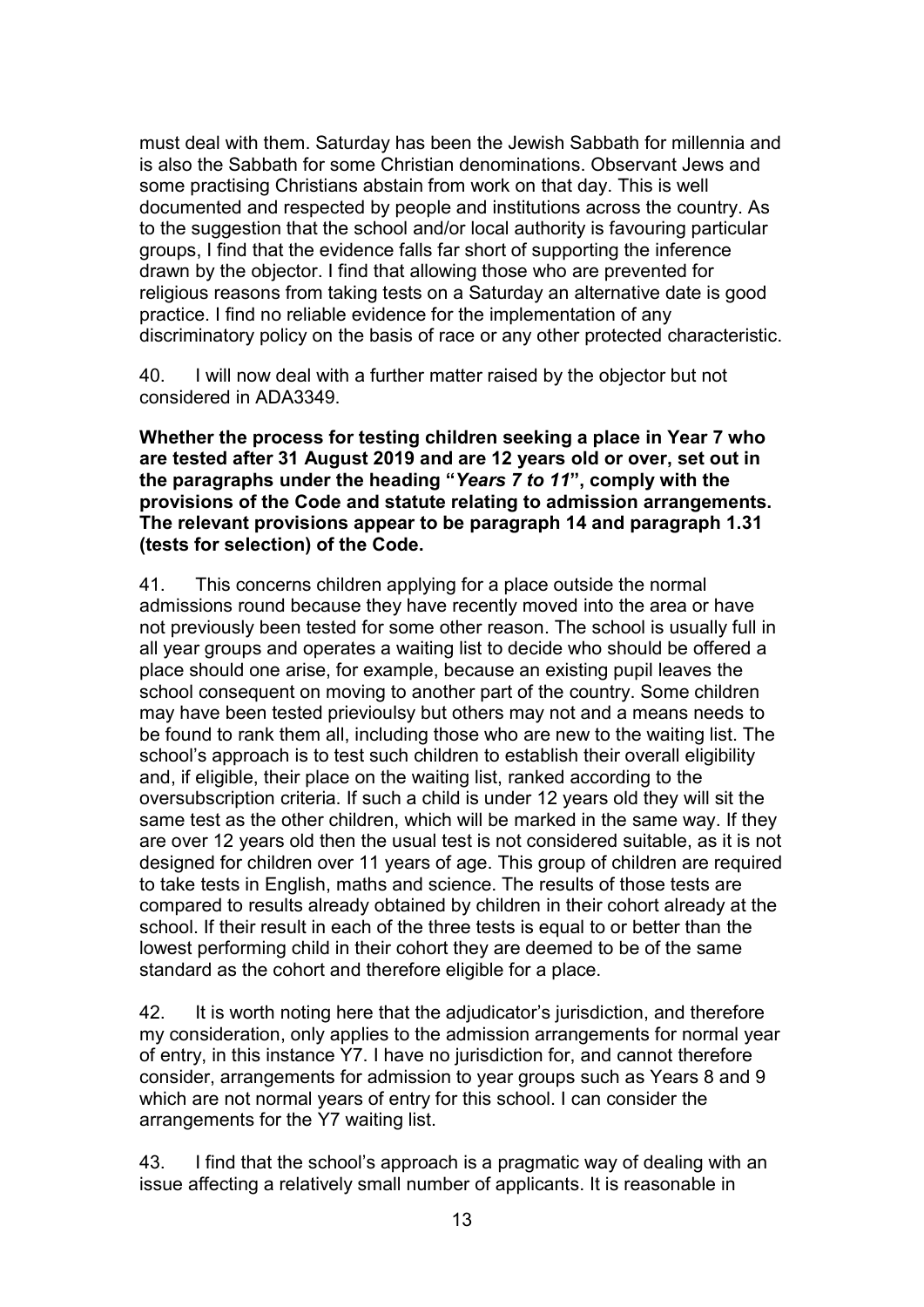these circumstances to use tests in English, maths and science to assess a pupil's ability by comparison with their cohort peer group. The alternative would be either to have them sit the same test as the other pupils, which, as stated above is not suitable for those who are 12 years old or above, or to sit an entirely new test which could not easily be compared to other sitters.

44. Consequently, I do not uphold the objection on this point.

# Other matters

45. The definition of a previously looked after child in footnote 4 to the paragraph headed "Category 1" refers to "residence orders" which have been replaced by child arrangements orders. This appears to be a drafting oversight as further on in the same footnote "child arrangement orders" are defined. However I find that the reference to "residence…order" is unclear contrary to the provisions of paragraphs 14 and 1.8 of the Code.

46. The paragraph headed "Category 6" relates to a further category of pupils, those who score below the automatic qualifying score, but above the minimum score for the waiting list. It is not stated expressly that looked after and previously looked after children who meet this criterion, and are not admitted under Category 1, are given the highest priority over other children. This may be in breach of paragraph 1.7 of the Code.

47. The local authority have informed me and I accept that no looked after and previously looked after children would need to be considered under this category. Under Category 1 these children are admitted if they score up to 15 marks below the "automatic qualifying score" (AQS). The "minimum score for the waiting list" over the last three years has been between 5 and 2 marks below the AQS. Consequently all looked after and previously looked after children who achieved the "minimum score for the waiting list" (or between 10 and 15 points below it) would have been admitted under category 1.

48. I am satisfied that no other children achieving the AQS or the "*minimum* score for the waiting list" would be admitted ahead of any looked after or previously looked after children achieving those scores or AQS and up to 15 points below the AQS. Consequently this meets the requirement of paragraph 1.7 of the Code. It would be more clear if Category 1 stated, for example, that such children would be admitted if they achieved a mark up 15 marks below AQS or the minimum score for the waiting list, whichever is the lower, but that is a matter for the admission authority.

# Summary of Findings

49. For the reasons set out above, I do not uphold the objections in relation to the use of the same test for selection by ability for later additional sittings.

50. For the reasons set out above I do not uphold the objections in relation to use of catchment areas, residency and those for proof of address, save as set out in the following paragraph.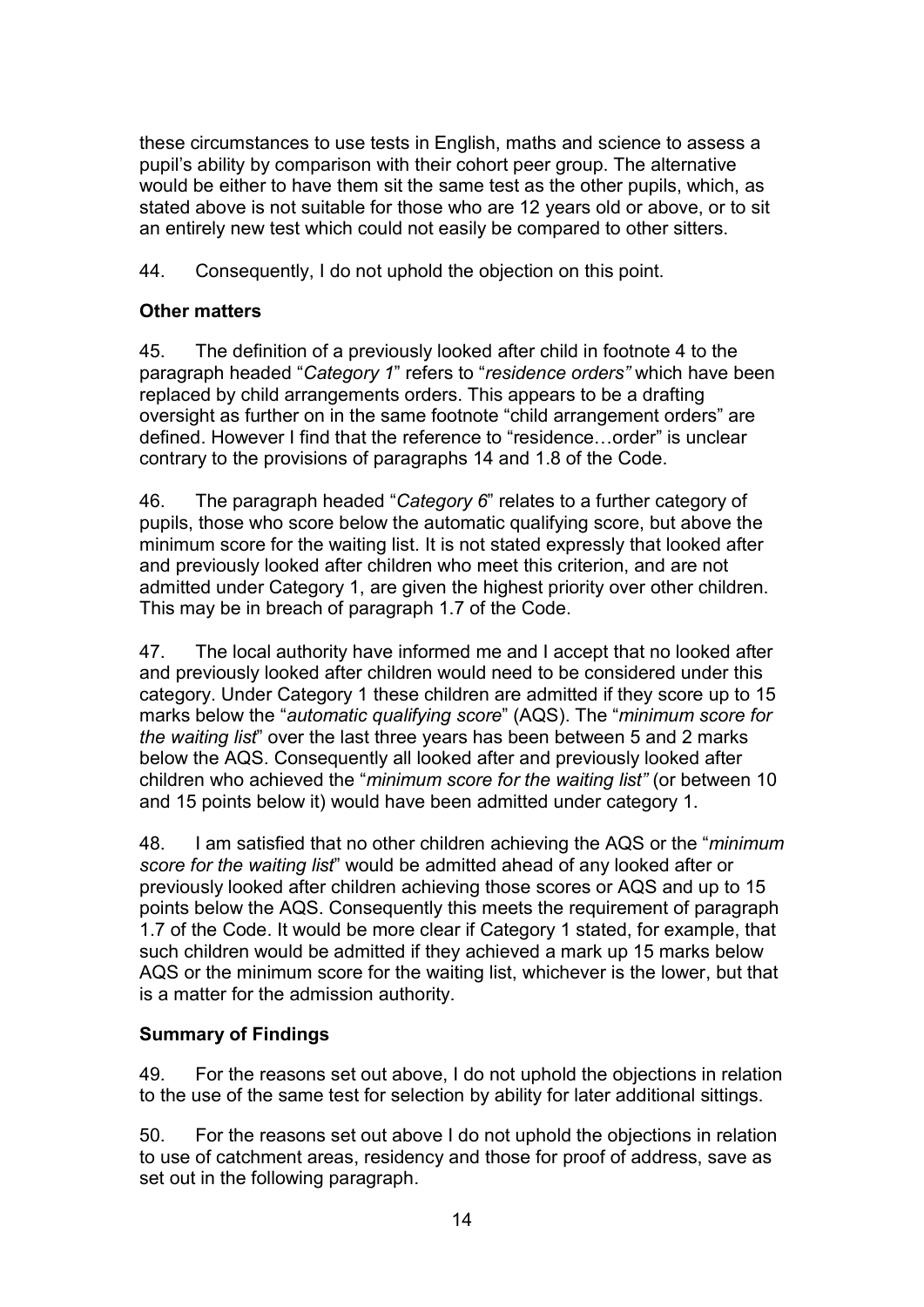51. I find that the sentence "There is an expectation that the address used to apply for a school place will be the same as the one where the child is living at the start of Year 7 and beyond" is not clear as required by the Code and I partially uphold the objection on this point.

52. For the reasons set out above I do not uphold the objection in relation to test dates being unclear. For the reasons set out above I do not uphold the objections in relation to the process for testing children seeking a place in Year 7 who are tested after 31 August 2019 and are 12 years old or over.

53. I have also set out that the arrangements are unclear by virtue of the reference to residence orders.

## **Determination**

54. In accordance with section 88H(4) of the School Standards and Framework Act 1998, I partially uphold the objection to the admission arrangements for September 2019 determined by the academy trust for Rugby Grammar School situated within the county of Warwickshire.

55. I have also considered the arrangements in accordance with section 88I(5) and find there is one other matter which does not conform with the requirements relating to admission arrangements in the way set out in this determination.

56. By virtue of section 88K(2), the adjudicator's decision is binding on the admission authority. The School Admissions Code requires the admission authority to revise its admission arrangements within two months of the date of this determination.

Dated: 12 December 2018

Signed: Low Gurde

Schools Adjudicator: Tom Brooke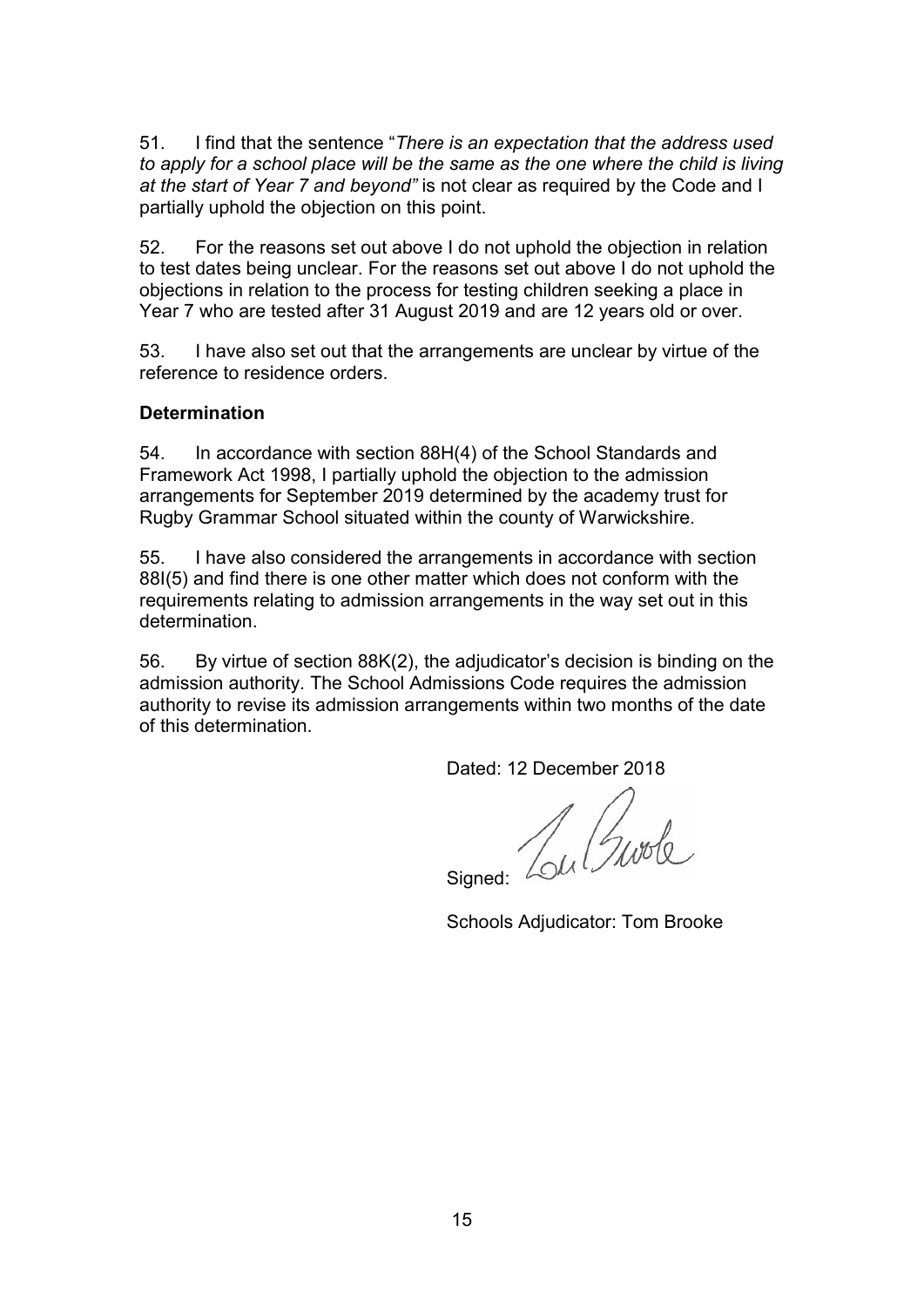# Appendix to ADA3351



### **Determination**

Case reference: ADA3349

Objector: An individual

Admission Authority: The academy trust for Alcester Grammar **School** 

Date of decision: 27 July 2018

#### Determination

In accordance with section 88H(4) of the School Standards and Framework Act 1998, I partially uphold the objection to the admission arrangements for September 2019 determined by the academy trust for Alcester Grammar School situated within the county of Warwickshire.

I have also considered the arrangements in accordance with section 88I(5) and find there is one other matter which does not conform with the requirements relating to admission arrangements in the ways set out in this determination.

By virtue of section 88K(2) the adjudicator's decision is binding on the admission authority. The School Admissions Code requires the admission authority to revise its admission arrangements within two months of the date of this determination.

### The referral

1. Under section 88H(2) of the School Standards and Framework Act 1998, (the Act), an objection has been referred to the adjudicator by an individual, the objector, about the admission arrangements (the arrangements) for September 2019 for Alcester Grammar School (the school), a co-educational selective secondary school for pupils aged 11 to 18.

2. The local authority for the area in which the school is located is Warwickshire County Council (the local authority). The local authority is a party to this objection. Other parties to the objection are the objector and the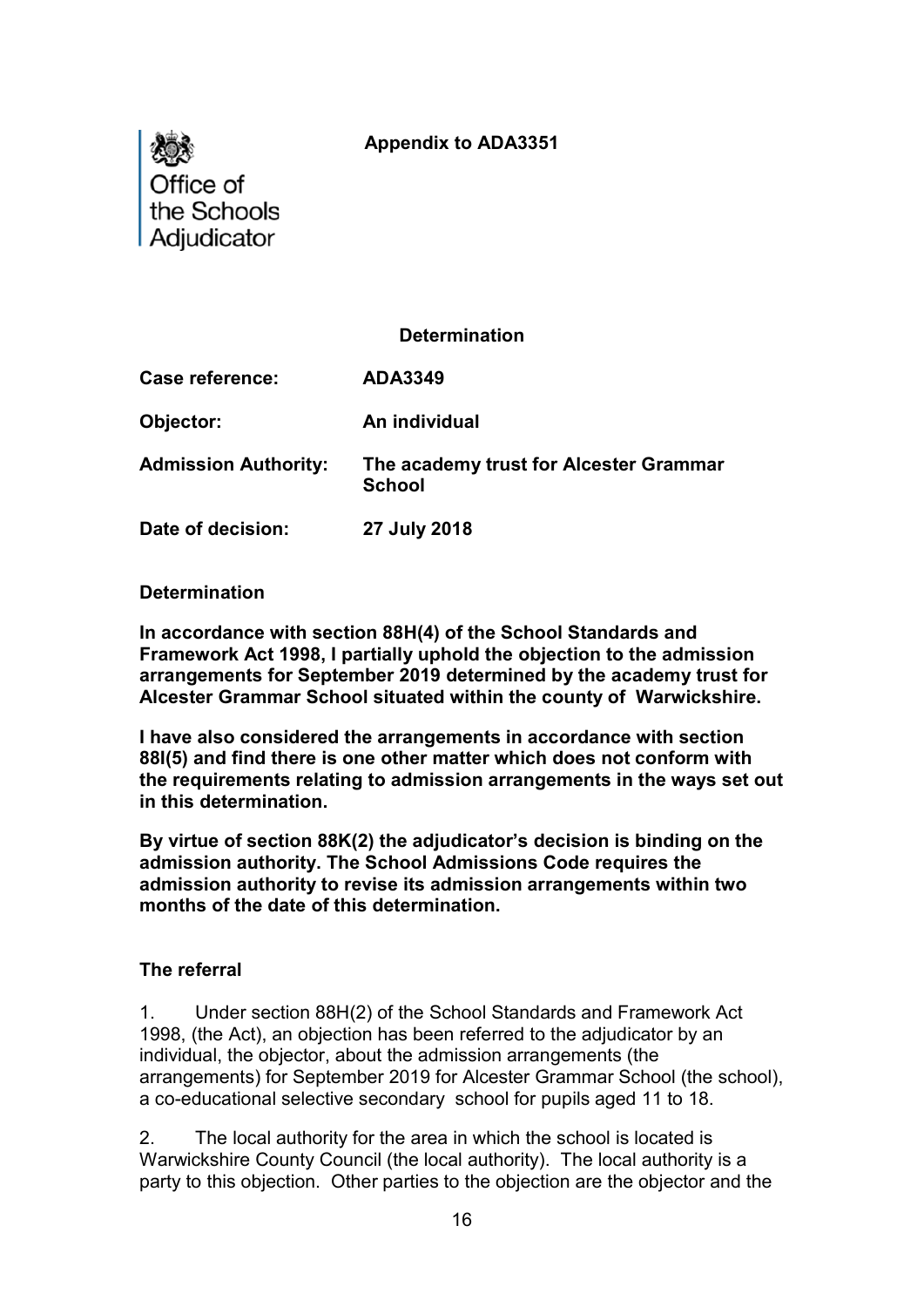school.

3. The arrangements were determined by the academy trust for Alcester Grammar School by electronic means and recorded at the Full Governing Board meeting on 27 March 2018.

# **Jurisdiction**

4. The terms of the Academy agreement between the academy trust and the Secretary of State for Education require that the admissions policy and arrangements for the academy school are in accordance with admissions law as it applies to maintained schools. These arrangements were determined by the Alcester Grammar School, academy trust, which is the admission authority for the school, on that basis. The objector submitted his objection to these determined arrangements on 22 February 2018. I am satisfied the objection has been properly referred to me in accordance with section 88H of the Act and it is within my jurisdiction. I have also used my power under section 88I of the Act to consider the arrangements as a whole.

# Procedure

5. In considering this matter I have had regard to all relevant legislation and the School Admissions Code (the Code).

- 6. The documents I have considered in reaching my decision include:
	- a. the objector's form of objection dated 22 February 2018;
	- b. the admission authority's response to the objection and supporting documents;
	- c. the comments of the LA on the objection and supporting documents;
	- d. The objector's further comments and submissions;
	- e. extracts from the minutes of the meeting at which the Alcester Grammar School determined the arrangements; and
	- f. a copy of the determined arrangements.

7. In correspondence and in his submissions the objector raised some procedural points which I will deal with here. He invited me to request documentation from the courts which dealt with injunction proceedings, which I refer to below. As will be clear, I have seen and considered the published judgements. The issues before the High Court are not the same as those I am considering here although some of the facts are relevant. I am satisfied that I have all necessary information. I do not consider that documentation such as statements of case would assist me in reaching a decision. The objector has also asked me to seek copies of earlier tests from the test provider. I do not consider that a comparison of earlier tests or a cross reference of the content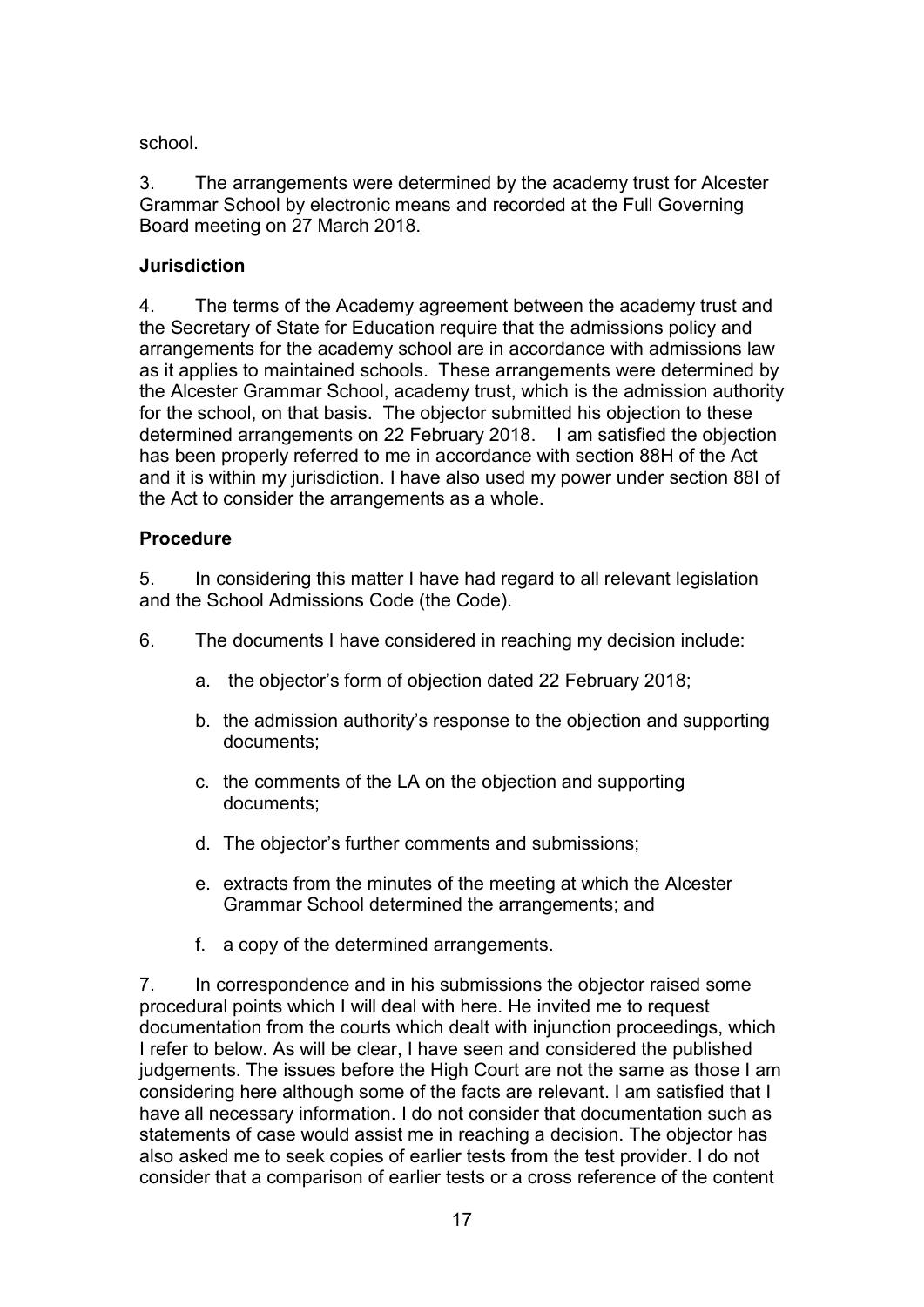of earlier tests to information published on websites would assist me in my consideration of this matter.

8. The objector suggested that I hold a meeting of the parties. Where an adjudicator seeks a meeting it is in order to clarify issues raised where these are unclear, or to gather further information where information is lacking. In this case neither arises. I do not consider that a meeting would assist me in reaching my decision.

# The Objection

9. In his objection the objector raised a number of issues. Some of these were held not to be within my jurisdiction. The objector was notified, as were the other parties, of the matters considered to be within and not within my jurisdiction in letters from the Office of the Schools Adjudicator dated 11 May 2018. The matters within my jurisdiction are as follows:

- a. Whether use of the same test for selection by ability for later additional sittings is compliant with paragraph 1.31 of the Code.
- b. Whether the provisions relating to use of catchment areas, residency and those for proof of address are clear, reasonable and fair in compliance with the provisions at paragraphs 14 and 1.8 of the Code and compliant with paragraph 1.14 (Catchment Areas) of the Code.
- c. Whether the use of the words "expectation" and "beyond" in reference to a child's address at the start of Year 7 (paragraph 2.2.7 in the arrangements) are unclear in contravention of paragraph 14 of the Code.
- d. Whether the test dates are unclear in contravention of the provisions of paragraph 14 of the Code.
- 10. Some matters raised in the objection were not considered to be within my jurisdiction. This is set out in the letter dated 11 May 2018, as follows:
	- "The following matters are not within the adjudicator's jurisdiction:
	- 4. Whether the requirement of minimum grades for progression of pupils on roll at the school from Year 11 to Year 12 is lawful.
		- a. This relates to the progression of a registered pupil from one year group to another and not to the admission of a pupil to the school for the first time and hence not to the admission arrangements of the school. Provision for removing a pupil from the school's roll in these circumstances is specifically made in paragraph 8 (k) of the Education (Pupil Registration) (England) Regulations 2006 (SI 2006/1751) as amended.
	- 5. The following matters are all outside the adjudicator's jurisdiction as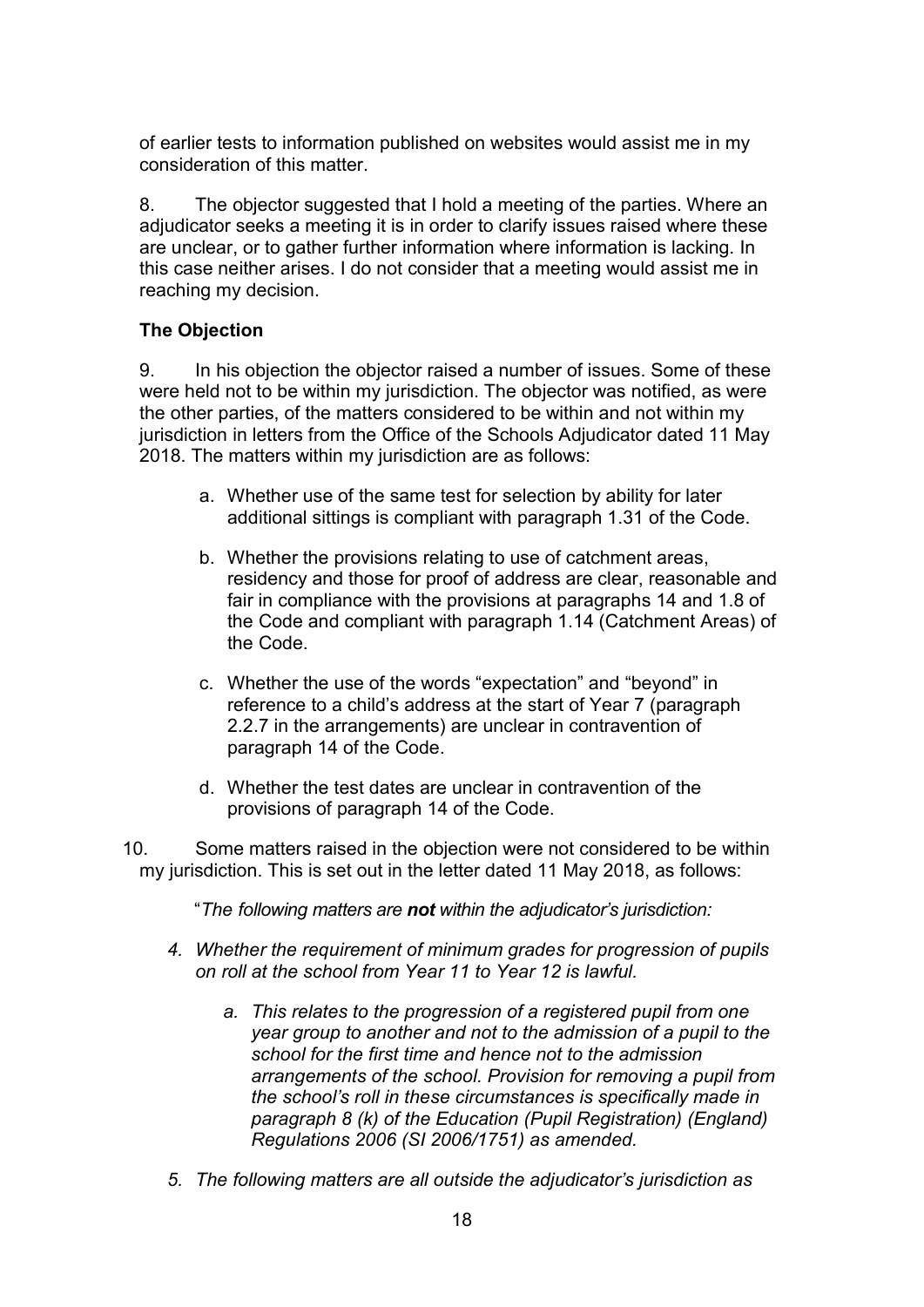they do not concern the question of whether or not the determined arrangements conform with the requirements relating to admissions.

- a. Complaints that test material is available on other websites and that no action is taken against those sites while action is taken against 11plus.eu, a website registered to you;
- b. Complaints about institutional racism or racially motivated actions, or some personal vendetta against you by third party organisations (that is organisations which are not the admission authority for the school);
- c. Complaints about institutional racism or racially motivated actions, or some personal vendetta against you by the admission authority;
- d. Complaints about the process of administering the co-ordinated admissions scheme in Warwickshire; and
- e. Matters connected to contracts between Durham CEM and Warwickshire County Council."

# Other Matters

11. When I reviewed the arrangements, I noticed that the definition given there of a previously looked after child in footnote 4 to paragraph 2.2.6.1 refers to "residence orders". Residence orders have been replaced by child arrangements orders.

# **Background**

12. The school is designated as a grammar school by order made by the Secretary of State under Section 104 of the Act. The published admission number for entry in September 2019 for Year 7 is 150.

13. Entrance to the school is determined by a child's performance in an entrance test operated by the local authority's Admissions Service (the Entrance Test). The school is part of a consortium of schools, along with five other grammar schools in Warwickshire and eight grammar schools in Birmingham, which use a common entrance test.

14. The Entrance Test consists of two papers, of 50 minutes each, which test verbal ability, numerical ability and nonverbal ability. Each child taking the Entrance Test will be awarded a standardised score relevant to an application to the school. For admission to the Warwickshire schools a body known as the Committee of Reference will set both an "automatic qualifying score" and a minimum score for the waiting list for the school. These scores are used in the application of the oversubscription criteria as set out below.

15. The local authority administers the tests on behalf of the schools and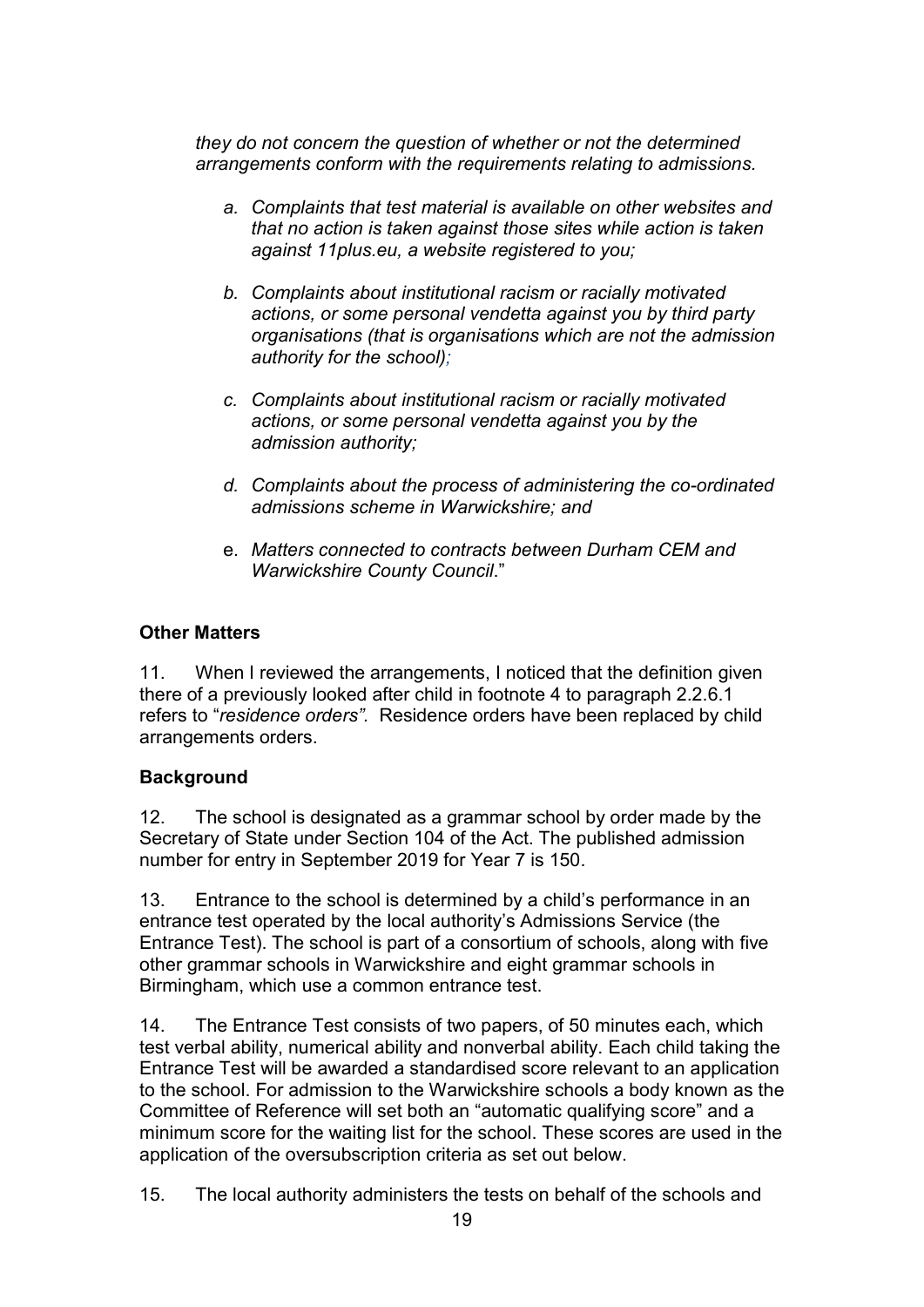commissions the Centre for Evaluation and Monitoring (CEM) at Durham University to provide the test papers.

16. The school has a priority area (referred to in this determination as the Catchment Area as that is the term used in the Code), a circle with a radius of 16.885 miles centered on the fountain in Rother Street, Stratford upon Avon.

17. The oversubscription criteria are set out below. Those with the highest scores in each category are given highest priority for a place.

"Category 1: Looked-After or Previously Looked-After Children who achieve the automatic qualifying score or above for this school for this particular year of entry.

 Category 2: Children who live in the priority area who attract the Pupil Premium via eligibility for Free School Meals who achieve the automatic qualifying score or above for this school for this particular year of entry. Warwickshire Admissions will require, on behalf of the school, evidence of Pupil Premium eligibility and the school reserves the right to withdraw the offer of a place if the offer has been made on the basis of an incorrect, fraudulent or misleading application.

Category 3: Children who live in the priority area who achieve the automatic qualifying score or above for this school, for this particular year of entry.

Category 4: Children living outside of the priority area who achieve the automatic qualifying score or above for this school, for this particular year of entry.

Category 5: Children who score below the automatic qualifying score, but above the minimum score for the waiting list for this school, for this particular year of entry. Looked-After or Previously Looked-After Children in this category will be given first priority in ranking within this category, with the rest ranked according to score.

[footnote] 4 A Previously Looked-After Child is a child who immediately after being looked-after became subject to an adoption, residence or special guardianship order. This includes children who were adopted under the Adoptions Act 1976 (Section 12) and those adopted under the Adoption and Children Act 2002 (Section 46). Child arrangements orders are defined in Section 8 of the Children Act 1989, as amended by Section 12 of the Children and Families Act 2014. Special guardianship orders are defined in Section 14A of the Children Act 1989."

### Consideration of Case

Whether use of the same test for selection by ability for later additional sittings is compliant with paragraph 1.31 of the Code.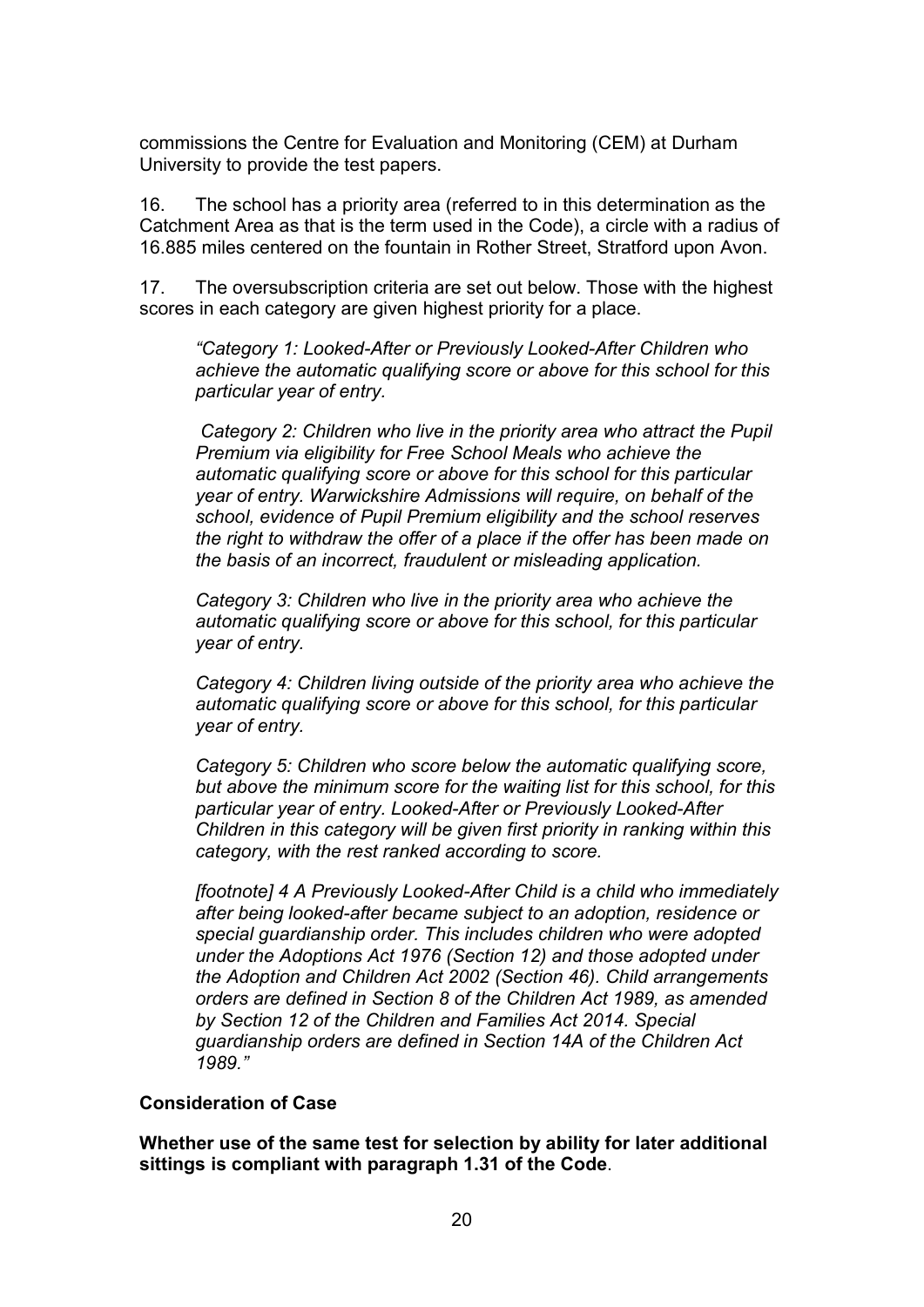18. I note that while I am considering in this determination only the arrangements of this school, the issue raised here is relevant to the admission arrangements of other grammar schools, to those schools which select a proportion of their pupils by reference to ability and to those schools which use banding to secure a comprehensive intake. Paragraph 1.31 of the Code reads:

"Tests for all forms of selection must be clear, objective, and give an accurate reflection of the child's ability or aptitude, irrespective of sex, race, or disability. It is for the admission authority to decide the content of the test, providing that the test is a true test of aptitude or ability."

19. The school's arrangements provide for the same test to be used for different groups of children on different days. The objector contends that at least some content will be remembered by some of the children sitting the test. This information may be passed to others who are sitting the test on a later date. This may bestow an advantage on some late sitters. If a late sitter has such knowledge it may affect his or her score in the test. Consequently, the objector argues, the test will not be "an accurate reflection of the child's ability". If a late sitter scores higher, as a result of such information, than he or she would have done otherwise, that may result in a higher position in the ranking of test scores. This may result in that child gaining a place and another child, who would otherwise have gained a place, not gaining a place. That is potentially not fair and so in contravention of paragraph 14 of the Code; "admission authorities must ensure that the practices and the criteria used to decide the allocation of school places are fair, clear and objective".

20. The objector has drawn my attention to proceedings for an injunction restraining him from publishing or disclosing the contents of 11-plus tests used by Warwickshire County Council and taken by candidates in the years 2013 to 2015 (Warwickshire County Council v Matalia [2015] EWHC 751). The objector appealed to the Court of Appeal which held that the judge was fully entitled to grant the injunction (Matalia v Warwickshire County [2017] EWCA Civ 991).

21. I should firstly note that these proceedings are of limited relevance to the matters I am required to determine. The proceedings were brought primarily under the law relating to breach of confidence and the findings of the High Court (approved by the Court of Appeal) relate to the elements necessary to establish such breach. The courts were not considering whether or not this aspect of the admission arrangements complies with the provisions of statute relating to school admission and with the Code.

22. However, there was evidence before the High Court (and accepted by the Court of Appeal) which is relevant to the issues before me. I will therefore refer to that evidence in my consideration of the issues below. The issues arising in this determination have been considered in previous years by adjudicators, following objections by the objector in a similar vein. Although those determinations relate to the admissions arrangements for different schools the relevant issues are, to all intents and purposes, the same or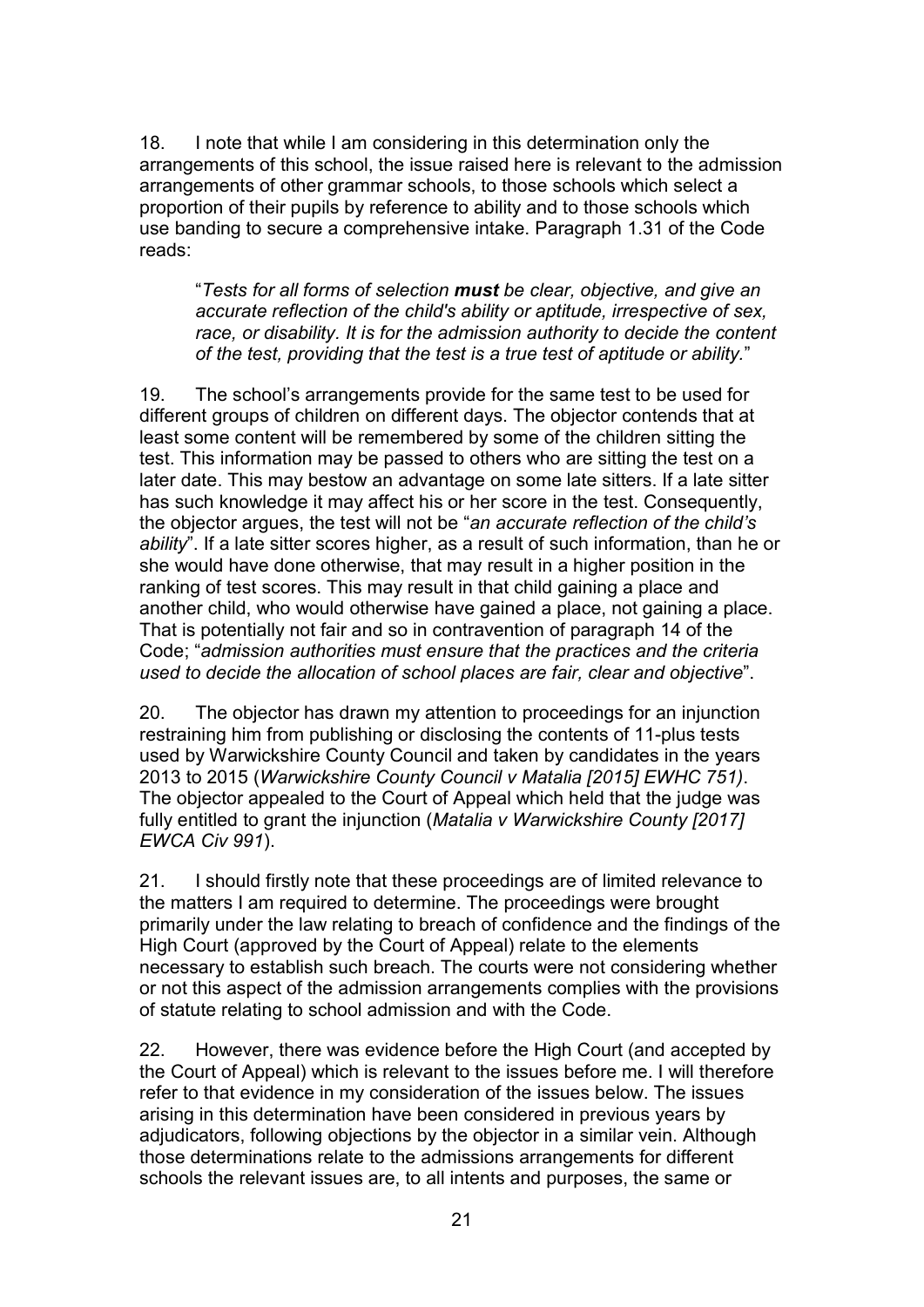largely the same.

23. In the letter to the objector dated 11 May 2018 referred to above, the objector's attention was drawn to one such determination ADA2877 dated 15 September 2015. The letters to the other parties also drew attention to this previous determination and invited comments. The relevant paragraphs are 22 to 25. The adjudicator in that matter concludes "In my view it is unlikely that a child would remember any content that would be helpful to another child who might take the test at a later date".

24. The letter to the objector dated 11 May 2018 stated "The adjudicator invites any representations as to why this issue in the current objection ought to be considered or determined differently". The objector cited a number of reasons why he considered that the current objection ought to be considered or determined differently. The objector states that the adjudicator may not use a previous determination as a precedent. For the avoidance of doubt I will state that I am not doing so and that there is no question of any finding or conclusion in a previous determination being binding on me. Each objection, if within the adjudicator's jurisdiction as this one is, will be determined on its own facts. However, there is no prohibition in the statutory scheme within which this determination is considered on my having regard to determinations in earlier cases.

# Do children remember content from the tests?

25. The conclusion of the adjudicator in ADA2877 is based, in part, on evidence provided by Rugby High School (the admission authority in that matter) which is quoted in the determination as follows:

"The work of Professor Susan Gathercole and Tracy Packinam Alloway Understanding Working Memory concurs with earlier studies by Cowan which suggest that children have a more restricted working memory than adults. Working memory capacity is really stretched by the kinds of tasks set in the eleven plus e.g. multiplication and division without the aid of a calculator. When you add on top of this the need to complete the paper within the required time (which places a severe restriction on time available for memorisation strategies like covert rehearsal) and the child's lack of access to other memorisation techniques like repeated writing of the article to be memorised, it is very unlikely that a child could be in a position to remember very much  $at$  all."

26. For completeness I should say that there is no book by Gathercole and Alloway called Understanding Working Memory. There is one by Alloway and Alloway of that name which is about children with learning difficulties. As it happens, the objector complains about reliance on Understanding Working Memory in relation to children's ability on the grounds that it is about children with learning difficulties. However, there is also a book Working Memory and Learning : A practical Guide for Teachers which is by Gathercole and Alloway. This is a more general discussion of working memory and covers children generally across a range of ages from 4 to 15 years old. I have read parts of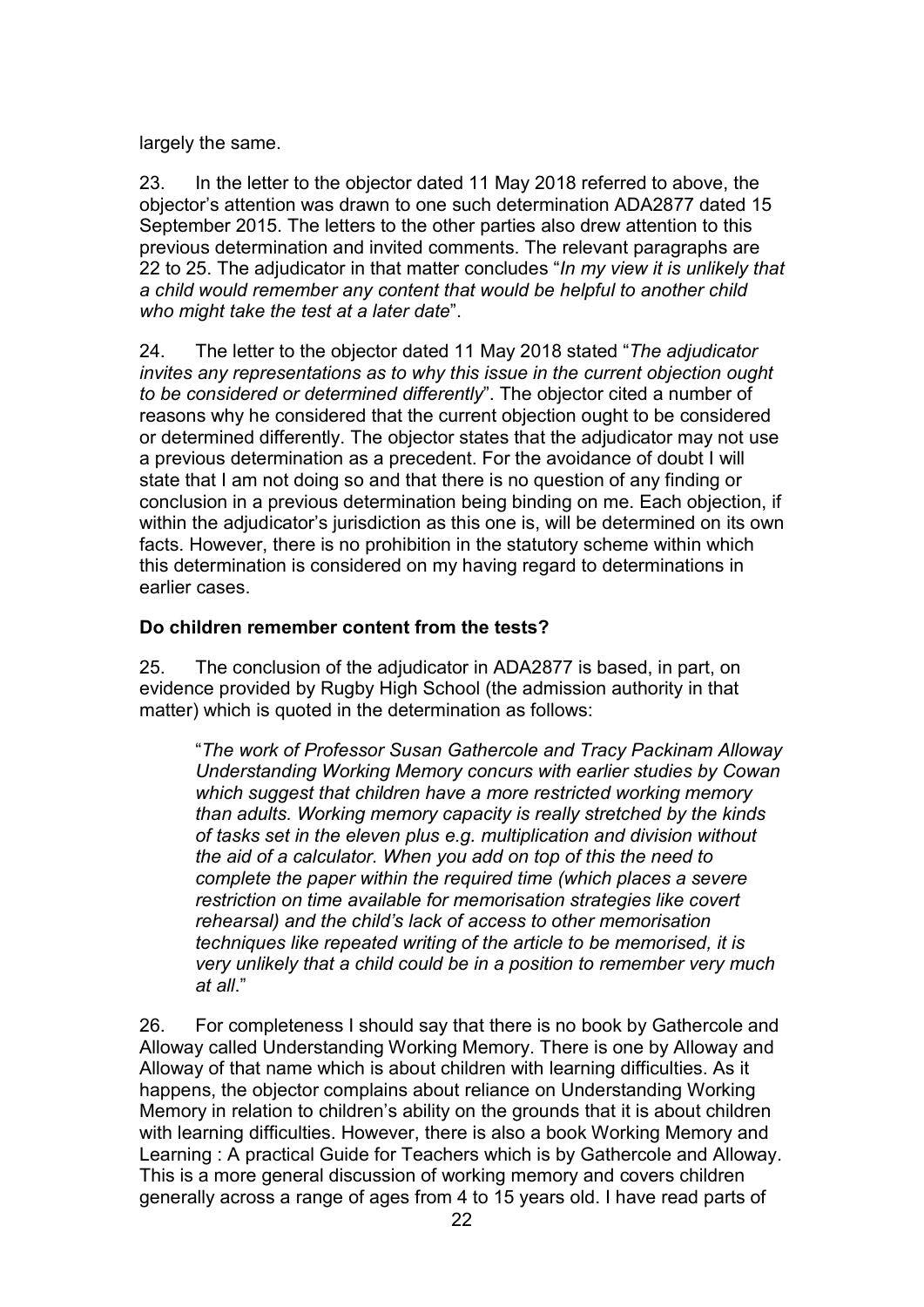this book and I am satisfied that it confirms that children have a more restricted working memory than adults.

27. The objector also objects to the statement regarding the work of Gathercole and Alloway quoted above. First, he suggests there is an issue of bias, presumably because there is a connection to Durham University where CEM, the body which sets the tests, is based. I do not accept this. A mere connection to the same 0 Madagascar and questions on synonyms including the words "thrifty" and "frugal". The Court of Appeal judgement summarises the position as follows:

"The relevant test included a comprehension question on a passage concerning lemurs in Madagascar with a total of 23 questions. The "Matching Words" section required candidates to give "thrifty" as a synonym for "frugal". The judge found that the section on the website headed "Longer maths" also "contained truth"."

28. The objector attended the venue when his nephew took the test and was therefore able to question him about the content face to face soon after the test ended. I find that these circumstances are not typical and that those sitting the test would not in normal circumstances be questioned on the content soon after the tests ended by an adult with a view to communicating that information to a child sitting a later test. I draw a distinction between questioning soon after a test has been finished, aimed at eliciting content on the one hand and the sort of questions a parent may ask about how their child feels the test went or the sort of conversations children may have with each other after a test, on the other hand. I go on to consider the latter in later paragraphs. Miss Taylor (who was then the local authority's 11 plus admissions officer and is now its Lead officer - Coordinated Admissions) in evidence to the High Court said that "it is her personal experience that children do not in normal circumstances remember much specific content" and "In our experience, it would be very very difficult for a child to remember any of the questions in enough detail to pass on to children who are yet to take the test in order for that child to be at any significant advantage. We also aim to monitor all internet based forum activity where discussion of the test papers and questions could be made public, although we do strive to keep the test papers in secure units with limited access so that they are not distributed within the public domain."

29. Consequently, I find that in some circumstances a child may remember some test content. I recognise that questioning soon after the test aiming at eliciting test material is likely to result in the child's being able to recall the most information he or she possibly could. I also consider that this is not a normal circumstance and that in normal circumstances the specific content recalled would be minimal.

## Will that information be communicated to other children sitting the test on a later date?

30. The High Court heard from Mr Pratt (then the local authority's lead officer for pupil and student services) that "extreme care" is taken to ensure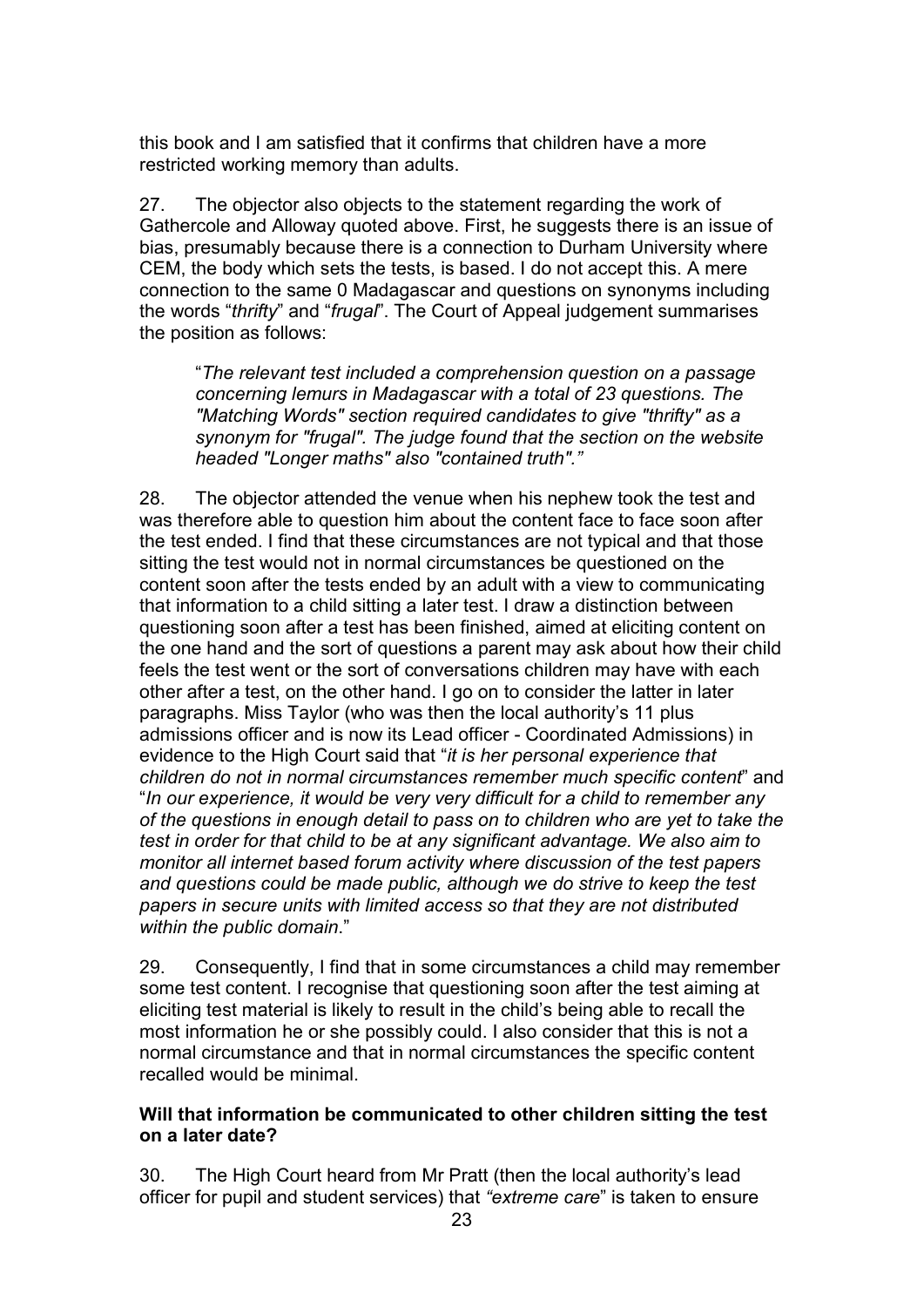that the content of the papers is not disclosed before students take them. As set out in paragraph 29 above, the local authority monitor internet based forum activity and take steps, including successfully seeking injunctive relief against the objector, to prevent dissemination of test material.

31. This still leaves the possibility that a child, having sat an earlier test, may pass on some recalled content either directly or via a third party such as a parent, to another child still to sit a later test. Mr Pratt gave evidence to the High Court that he thought that "the fierce competition for grammar school places would reduce the chances of children or parents passing on information to anyone yet to sit the test".

32. The judgement of the High Court states "It is doubtless the case that some of the children who sat the test on 7 September will have told their parents, and perhaps others, something about it, but there is no good reason to think that any, let alone much, information about the contents has become generally known or available. The materials that [the objector] has produced certainly do not demonstrate that information about the contents of the test is widely known or available, and Miss Taylor said in evidence that she has not seen test content published on other websites or forums to such a degree or with such accuracy".

33. I note that the objector takes a different view as to the likelihood of children passing information to each other from that set out by Mr Pratt. The objector considers that a highly able child – confident he or she will exceed the required score – will have no incentive not to pass on content. In my view, few children are that confident about their performance in tests which, as is the case with the eleven plus, matter to them. I do not consider that there is much force in the objector's argument and no evidence has been presented to make me doubt that Mr Pratt's view is reasonable.

34. I find that it is conceivable that some content of the test may be recalled by a child and that it is conceivable that such content may be passed on to another child sitting the test at a later date. The injunction in place is one of the limiting factors on this of course. The likelihood of any significant amount of content being passed on to future sitters is minimal.

# Might such content, if passed on, affect the outcome?

35. One of the objector's grounds for his appeal to the Court of Appeal was that the information published was in fact insufficient to compromise the tests. This is a reference to information published on the objector's website (which has been prevented by the injunction obtained by the local authority) rather than information recalled by individual sitters and passed on to later sitters. The Court of Appeal judgement summarises the High Court judgement on this point as follows:

"As to the triviality of the information published by [the objector], the judge…referred…to the email dated 10 September 2013 from the University which stated "I have gone through the papers and most of what has been reported on CEM11plus [the objector's website] isn't an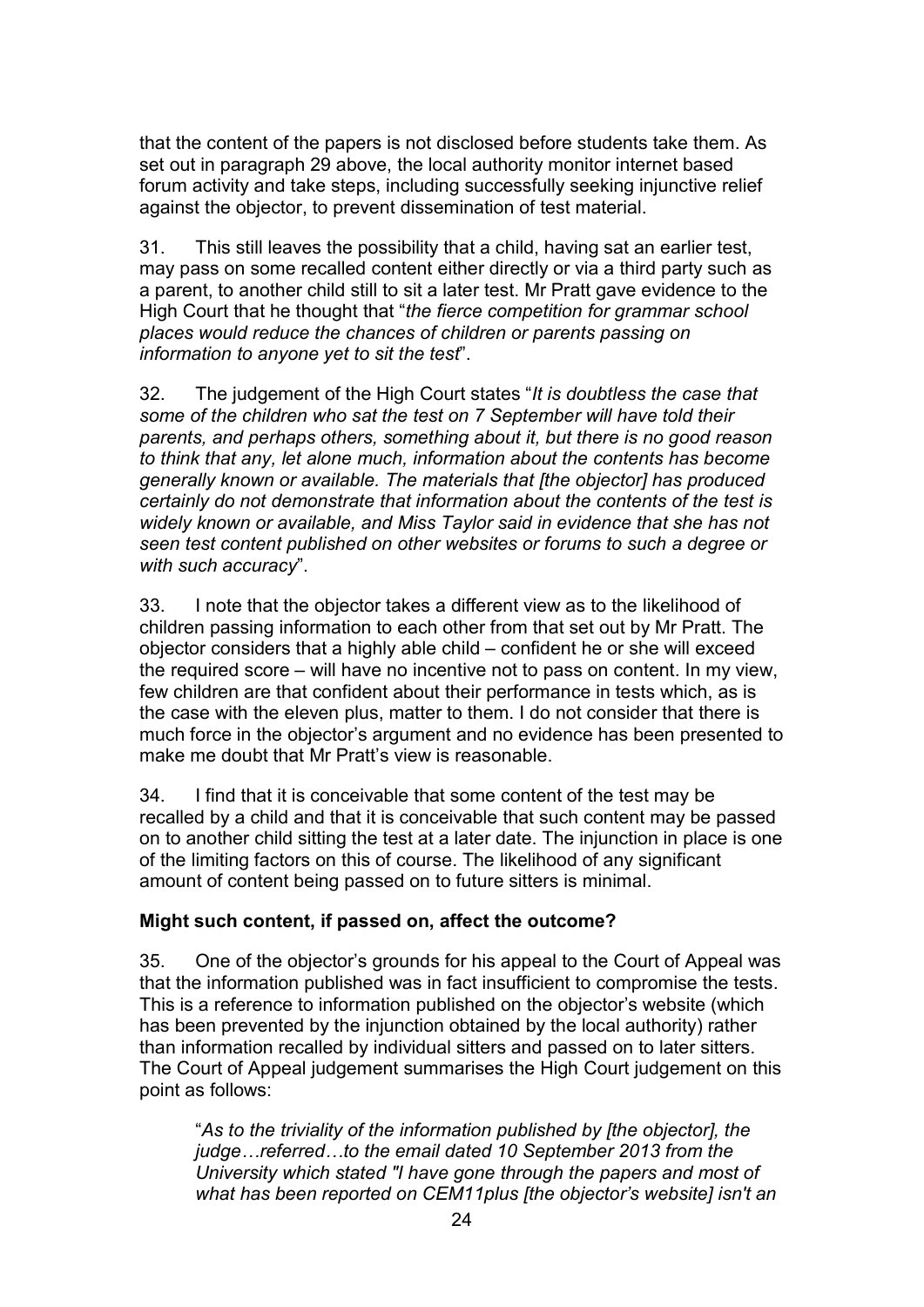issue and won't confer any real advantage to children who may have seen it (although there is still a perceived advantage)". The judge also quoted the following from the same email: "I can identify one verbal question (1 mark) that is definitely compromised". The judge went on to refer to the oral evidence of Mr Pratt, the Council's lead officer for pupil and student services, that "a single "raw" mark can, when standardised, account for as many as six marks and increase a child's ranking significantly". It is worth adding that it was in the same email that the University said that as a result of the disclosure about the maths questions "day 2 candidates may be at an advantage", even though the exact questions were not revealed".

In the internal email dated 10 September 2013 quoted in subparagraph 2.3 of Ground 2, which was before the judge, Mr Pratt wrote:

"I have now discussed the situation with the supplier of the test papers and their view is that the testing process as a whole would not seem to have been compromised. There will, however, be a perception that certain candidates will be at an advantage, and there are certain questions where the feeling is that the information published will have an impact. However, there are around 250 questions in the test, and analysis of the results data will allow us to identify whether or not late sitters have any particular advantage in the questions where we have concerns. If there are issues we have the option of excluding these questions from the results."

Having regard to this evidence, there was more than sufficient material on which the judge could conclude that the information disclosed by [the objector] was far from trivial and had the necessary quality of confidentiality about it. It plainly does not follow from the view that the testing process "as a whole" had not been compromised that there was no breach of confidence in the disclosures made by [the objector]".

36. I would reiterate here that the courts were looking at a different question than that which is before me. However, the evidence is that the material published on the objector's website "won't confer any real advantage to children who may have seen it" and that "the testing process as a whole would not seem to have been compromised". From the evidence before the court I find that the content published on the objector's website could have had an impact on the score achieved by some later sitters, but that that impact would have been minimal. Here I am concerned not with what may have been published on a website but with what may be passed on by one sitter, perhaps through parents, via playground conversations or social media such as snapchat or WhatsApp to another, later, sitter. I find this even less likely to have a significant impact on the outcome.

37. For it to have an effect of the sort the objector contends is possible all of the following would be required. Child A, having taken the test would need to remember a question, know the right answer and pass this on to child B. For this to make a difference to child B's results all the following would be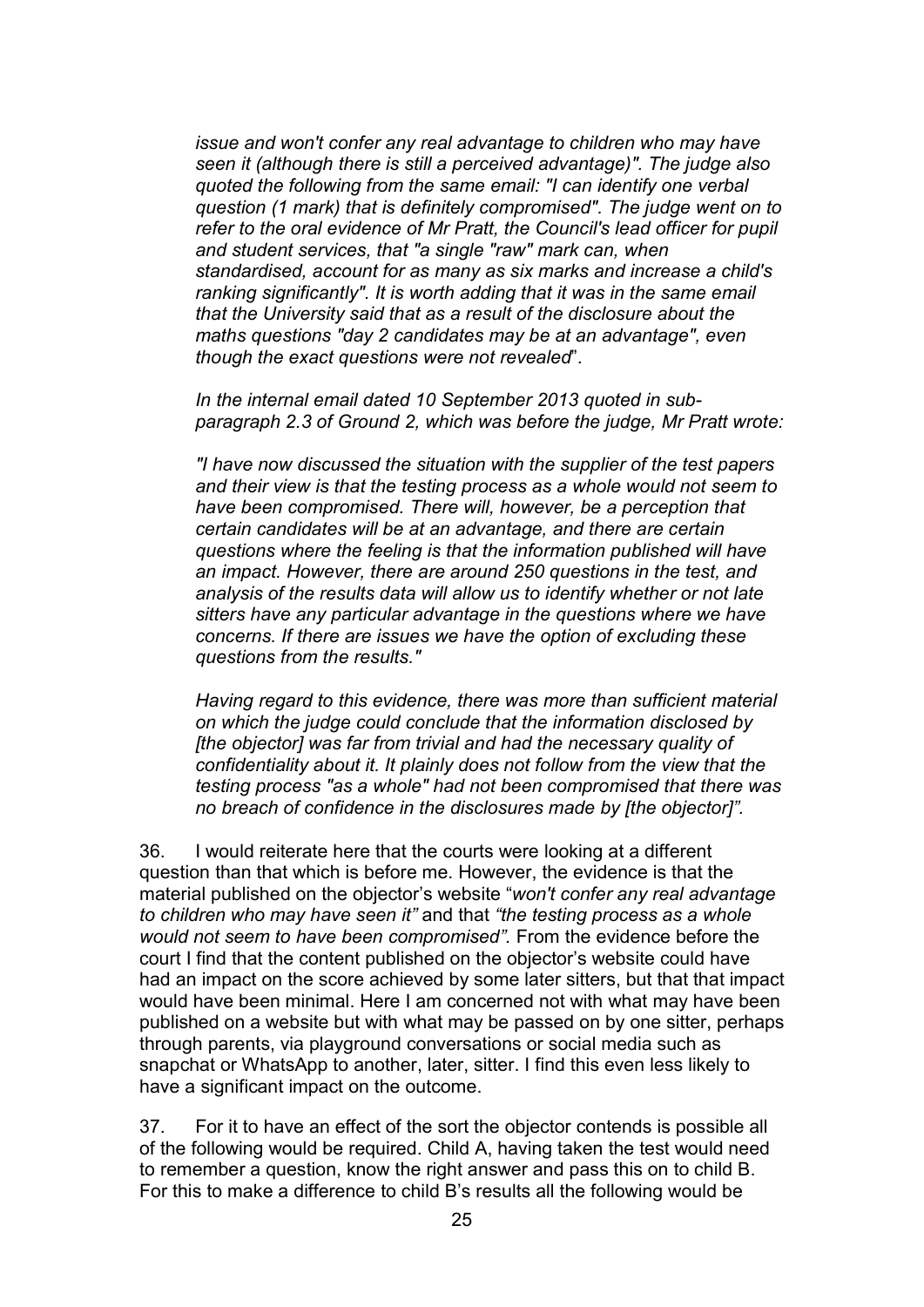necessary. Child B would need not to have already known or have been able to work out the answer. The mark from this question would need to make the difference between child B's reaching and not reaching the threshold mark for admission. Child B would need to remember the answer given by child A and choose to give that on the test paper. This only needs to be stated for it to be seen that it is a long chain of causation. It is very different from, for example, knowing in advance that a history question will require a candidate to set out the causes of a particular war which can then be researched.

38. The objector states that the mean scores achieved by late sitters are higher than the mean scores of those taking the test at the first sitting. The inference is that late sitters enjoy an advantage, presumably, in his view, due to having received in advance information about the content of the tests. The local authority have provided me with data for 2017 which it provided to the objector in response to a Freedom of Information Act request, and on which it appears he bases his statements regarding mean scores. I have looked at that data and at the figures supplied for earlier years by the objector. It is not possible to draw any firm conclusions. There are a number of possible variables which may affect such figures, not only knowledge of content which is the objector's argument. For example the relatively small number of late sitters compared to the number sitting the original test. There may also be differences between different groups of late sitters. Those who take the test only a little while after the main test may perhaps comprise largely those who were sick on the day of initial testing, and later late sitters, may perhaps largely comprise those who have moved into the area. The groups may have different characteristics. I cannot conclude from this data that any advantage has been gained by late sitters from information about test content supplied by earlier sitters.

39. Overall, I find that children may remember some content of the Entrance Test but little specific detail. What is remembered is unlikely to be passed on to other children but may be in some circumstances. If such content is passed on it is unlikely significantly to affect the score achieved by a child sitting the Entrance Test at a later date. It is, however, conceivable that content will be remembered and passed on and that this might affect another child's score, notwithstanding that for the reasons I give above I find that this will be rare, and that score would need to fall at the threshold for admission. Consequently, I will consider the reasons for using the same test for later sittings and the possible alternatives.

### Reasons for using the same test for later sittings

40. As is set out in the arrangements provision is made for children to sit the test on a later day for a variety of reasons. This includes those who are unable to sit the test on a Saturday or a Sunday for religious reasons, those children who were ill on the main test day and children who were unable to attend the earlier test due to prior engagement. In each case the arrangements state that evidence is required. I agree with the determination of another adjudicator, when in 2014 determining an objection relating to Warwickshire grammar schools, that "*it would be unreasonable and unfair not*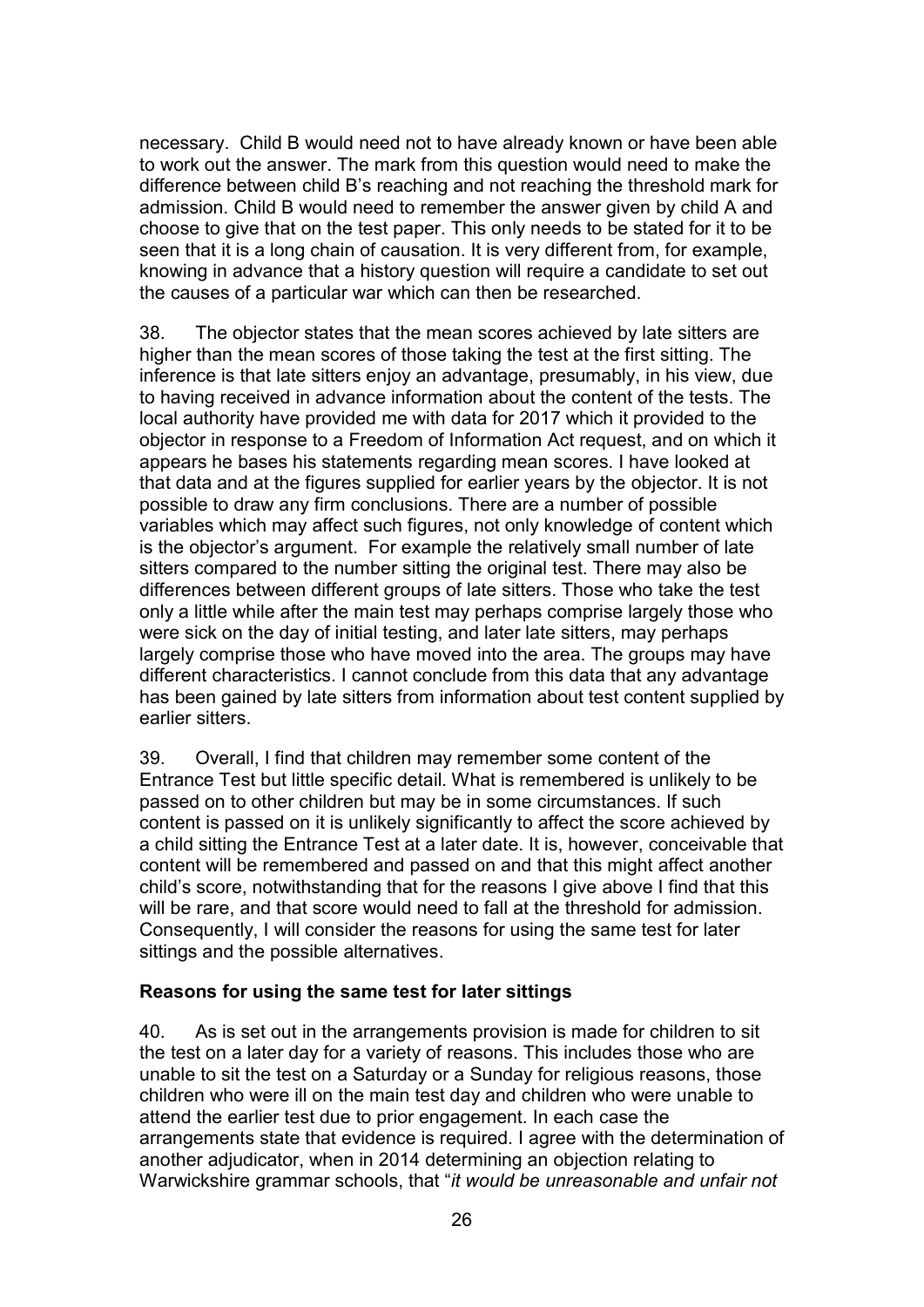to offer additional days for those who cannot, for good reason, take the test on the first day provided" (ADA2608).

41. In the proceedings referred to above the High Court sets out briefly the position adopted by other grammar schools, as follows:

"The trial bundles include materials casting light on approaches that have been adopted to similar problems elsewhere. It seems that there is only one sitting for the Harvey Grammar School in Folkestone; no late tests are offered. In other areas, however, 11 Plus exams are sat on more than one day. Buckinghamshire County Council has said that its "tests schedule has been designed to offer as little time and opportunity for second sitting session pupils to be informed about the content of the test from the first sitting pupils as possible" and "[l]ate testing dates are only agreed where there is evidence of moving or where there is evidence of illness on the main test date". The Slough consortium of grammar schools has assessment sessions in the morning and afternoon of the same day".

42. I find there are good reasons for offering later test sessions and that this practice is not unusual. If later test dates are to be offered then the question arises as to whether there are alternatives to having those later sitters sit the same test.

43. The reasons for using the same test given by Mr Pratt to the High Court are twofold. Firstly, that it helps to ensure that children are tested consistently against the same standard. Secondly, that it would be costly and timeconsuming to commission a new test every time one was needed. I find that these are good reasons. If children tested on different days sat different tests the difficulties of placing them accurately in the same set of ranked scores are obvious. It may be possible to devise a process to gain a correlation between scores in different tests but this cannot be as simple as using scores obtained from the same test. The eleven plus tests used by the school are weighted according to age, and this means that there would be further complexities and costs in ensuring absolute comparability between two different sets of tests for the same cohort of children for admission to the same schools. The objector, in support of his argument that different tests can be compared, cites the practice of GCSE and A level exam boards standardising tests across different years in order to obtain a uniform mark scale. In my view this is a different process undertaken for different reasons. GCSE and A levels are not age-weighted and as I go on to consider in detail below are not tests of ability but of knowledge and understanding of particular disciplines. I do not accept that what is done in GCSE and A levels shows that there is some similar process that would straightforwardly allow the ranking of children who had taken different entrance tests. It is also worthwhile to avoid a process that will lead to significant cost to the public purse and a significant adverse impact on the time and resources of public bodies.

44. The objector also points out that for GCSE and A level exam candidates who cannot sit a paper at the same time as other candidates are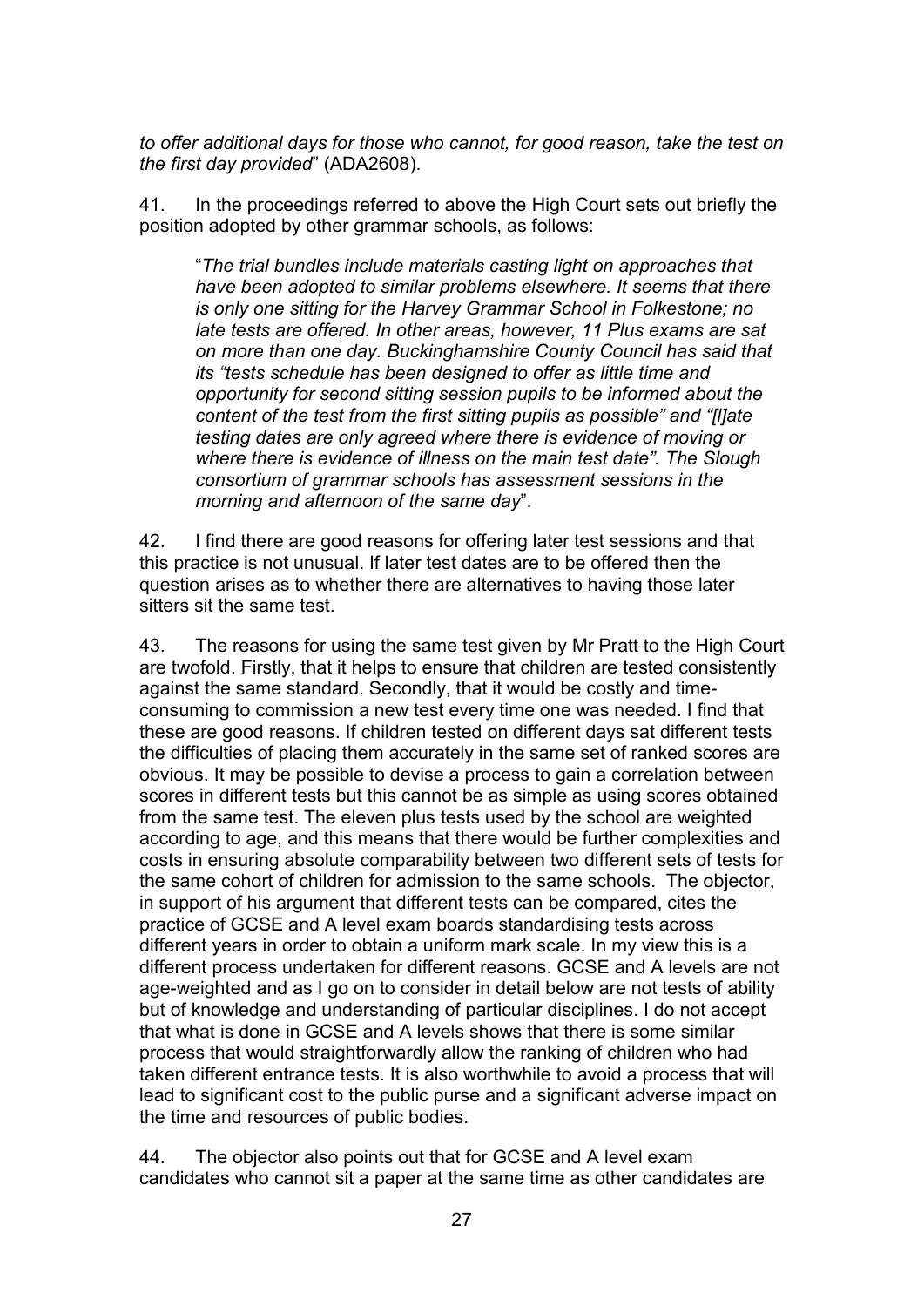supervised at all times prior to sitting the paper at a later time. I do not consider that this is comparing like with like. The purpose of these exams is different and what is being tested is primarily acquired knowledge and understanding. It is obvious that a GCSE or A level candidate forewarned of the content of a question could research that issue and expect to gain a significantly higher mark. Conversely, in an eleven plus test of ability some prior knowledge is less likely to have a significant impact as the test is not of the child's knowledge of, for example, lemurs in Madagascar but of the ability (in this example) to read and understand a piece of text and answer questions on it.

45. Overall I have balanced the risk that outcomes could be distorted by late sittings of the same test against the practical reasons for adopting the process set out in the schools arrangements for September 2019 entry. There is a risk that content may be recalled, passed on and will assist a late sitter to obtain a higher mark which, to have a significant effect, must lift that child above a point threshold, so giving that child a place in the school and denying a place to another. However, for the reasons set out above I find that this risk is minimal and that the local authority, the school and CEM take all reasonable steps to ensure that content is not passed on. On the other hand, the reasons for using the same test for late sitting are good reasons. Consequently I find on balance that the process is fair.

46. I have also considered in light of the findings above whether the Entrance Test gives "an accurate reflection of the child's ability". I have found that there is a minimal risk that information passed to a late sitter may affect that sitters score. However, no testing regime can be perfectly fair or guarantee an absolutely perfect assessment of a child's ability. A sitter may feel unwell, for example develop a headache or high temperature during the test, or may have suffered a recent emotional shock such as a bereavement. These factors may affect that child's performance. Another child may have, by luck, revised synonyms which in fact are included in the test. The Code's requirement is that it be an "an accurate reflection of the child's ability". Accuracy is not, in any case, a concept capable always of a simple binary divide into accurate or not accurate. It is, for example, common to speak of numbers being accurate to a certain number of decimal places or measurements in engineering requiring accuracy to given tolerances. A possible factor which may affect an individual child's performance will not, provided the risk is reasonably low, detract from the test being capable of yielding "an accurate reflection of the child's ability". Consequently I find that the Entrance Test is "an accurate reflection of the child's ability".

47. The objector also questions the integrity of CEM. CEM is an organisation affiliated to a highly respected university. CEM is used for ability testing by many admissions authorities for selective school admissions. I find there is no valid reason to doubt the quality of the tests they provide.

#### Whether the provisions relating to use of catchment areas, residency and those for proof of address are clear, reasonable and fair in compliance with the provisions at paragraphs 14 and 1.8 of the Code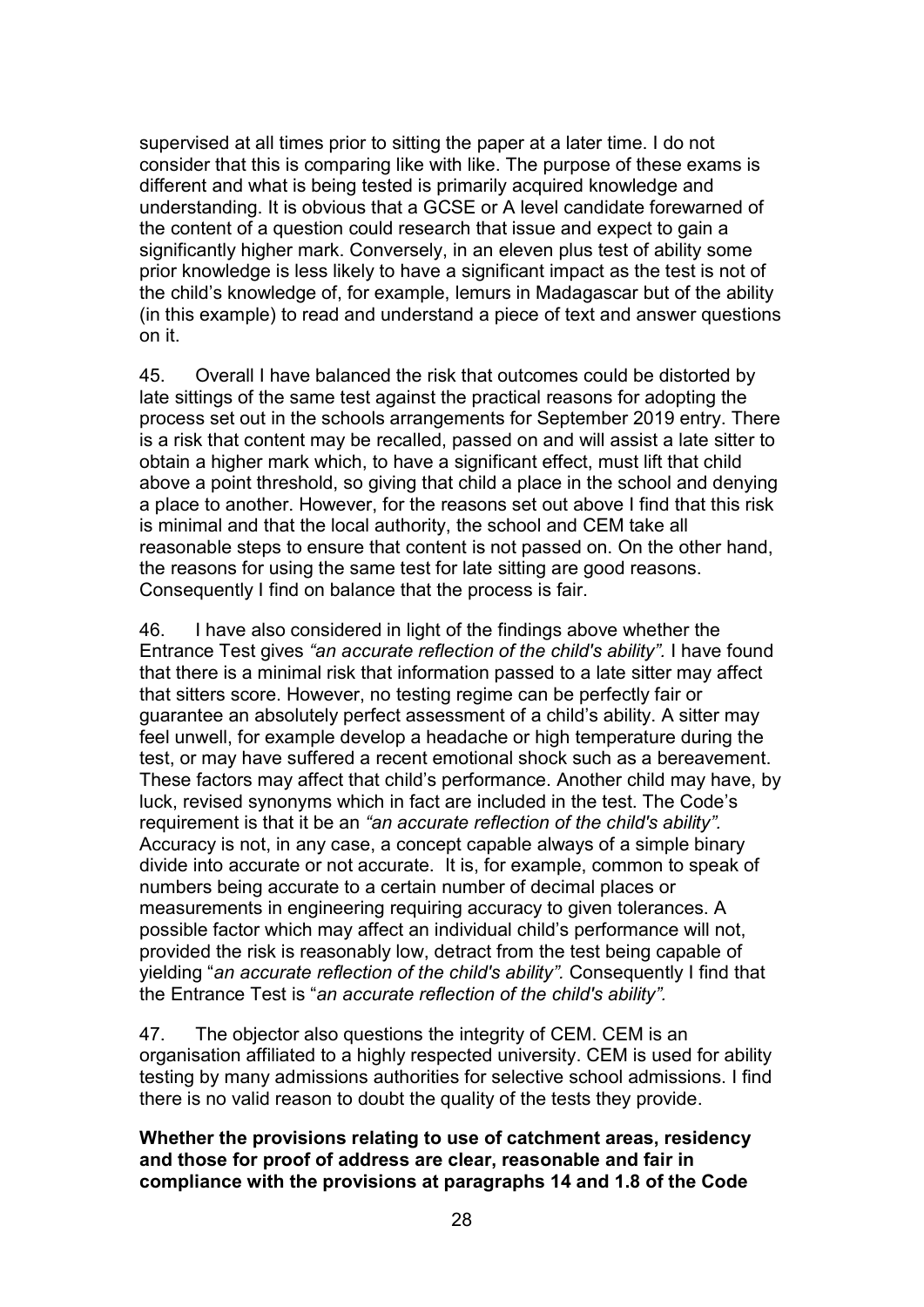### and compliant with paragraph 1.14 (Catchment Areas) of the Code.

48. The relevant provisions of the school's admission arrangements are set out as follows:

"2.2.1.Priority Area: The priority area for Alcester Grammar School is based on a circle with a radius of 16.885 miles drawn from the Fountain in Rother Street, Stratford-upon-Avon to the County boundary south of Long Compton. In drawing a priority area in this manner, the school is able to comply with its duty following the Greenwich Judgement (1989). Evidence will be requested to prove that the child is resident within the priority area by the deadline of Monday 31 December 2018. Applications from children outside this area may not be considered in the first round of offers.

Warwickshire Admissions will require, on behalf of the school, evidence of the applicant's home address. Parents/carers will be notified each time this is required. The Admissions Service may also carry out a home visit to the family to further verify an applicant's address. The school reserves the right to withdraw the offer of a place if it is satisfied that the offer has been made on the basis of an incorrect, fraudulent or misleading application.

2.2.7.Residency requirement: The child's home address is the address where they are living on the date of the application. There is an expectation that the address used to apply for a school place will be the same as the one where the child is living at the start of Year 7 and beyond. Where parental responsibilities are equally shared, the home address will be considered to be the place where the child sleeps, and spends most of their time, from Monday to Friday. This is the address that will be used to apply the school's oversubscription criteria, such as distance from the school. Where the home address changes after the start of the autumn term of Year 7, consideration will be given as to the reason why. Where it is considered that the reason for the change of address constitutes the application being fraudulent or intentionally misleading, the place may be withdrawn.

2.2.8.Evidence of Residency required: Warwickshire Admissions (Local Authority) will request on behalf of the school evidence in support of the application. The Admissions Service will write at the beginning of December 2018 to all parents/carers who have listed the school as a preference, requesting copies of two documents to confirm the home address. Parents/carers will have fifteen working days to provide proof of the home address. The application will be considered as late if appropriate proof is not provided within fifteen working days. The evidence required is as follows:

- Council Tax letter or statement for the current financial year this must be supplied if you are the council taxpayer; or
- Current Housing Benefit letter; or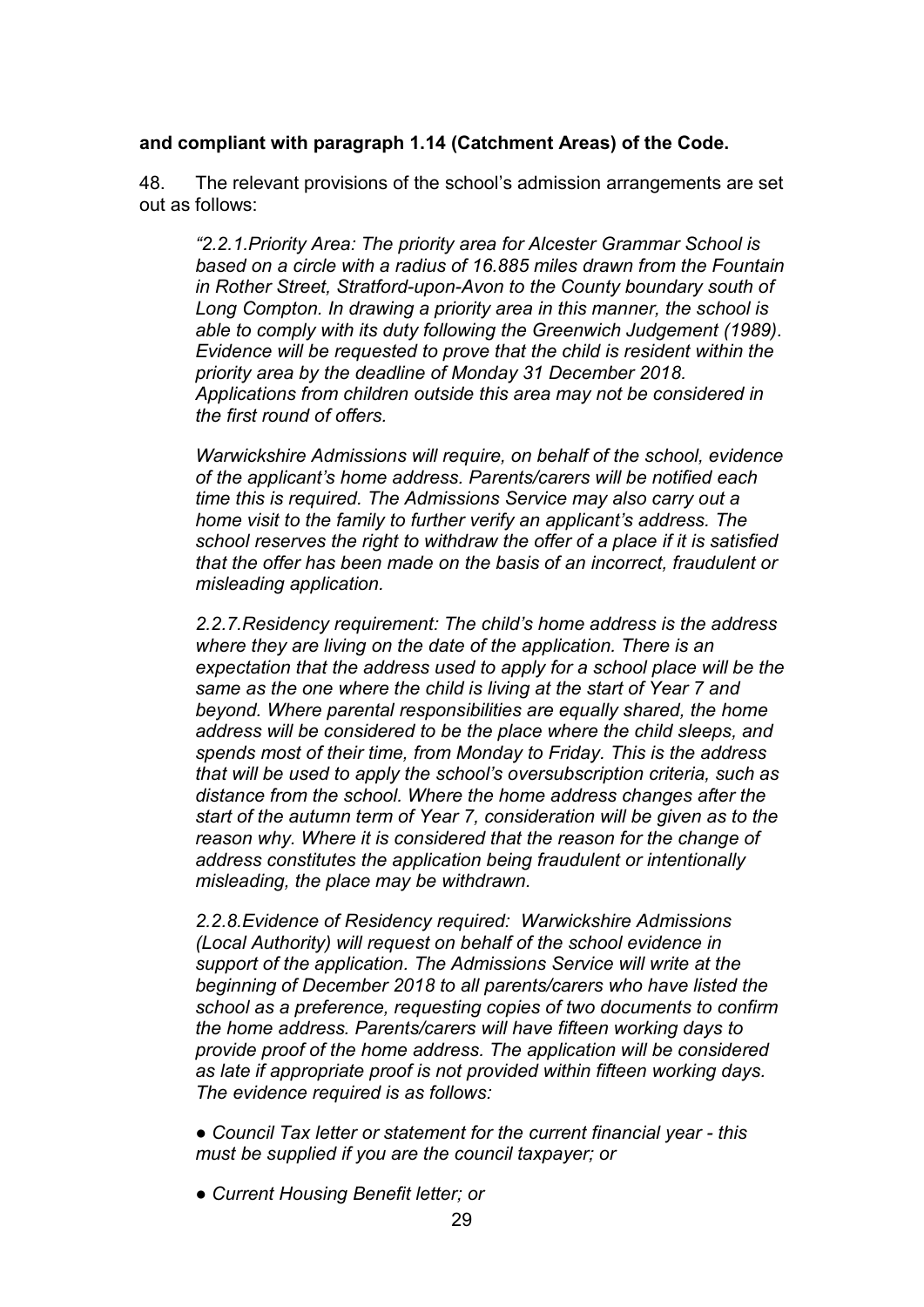● Utility bill, bank statement, or car insurance documents dated within the last six months.

Plus one of the following:

- Child Benefit letter for the current financial year;
- Child's National Health registration card;
- Child Tax Credit Award Notice for the current financial year.

Please note that these documents will be retained and not returned. The Local Authority will match each address with the one they have on their database. The Local Authority reserves the right to carry out random checks at any time and this may include an unannounced home visit"

49. In the letter to the objector dated 11 May 2018 referred to above, the objector's attention was drawn to determination ADA2877 dated 15 September 2015, which made findings on this issue. The letters to the other parties also drew attention to this previous determination and invited comments. The relevant paragraphs are 42 to 49.

50. Catchment Area. The Code states:

"1.14 Catchment areas must be designed so that they are reasonable and clearly defined. Catchment areas do not prevent parents who live outside the catchment of a particular school from expressing a preference for the school".

51. I find that the catchment area is clearly defined. The Code permits schools to use a catchment area. I find that the use of a catchment area in the school's admission arrangements is not in contravention of the Code or any statutory provision.

52. Residency requirement and proof of address. The admission arrangements set out clearly that "The child's home address is the address where they are living on the date of the application". This is a sensible provision as that is the date on which the parents/carers sign and submit the application form. In the normal admissions round application will be made on the common application form (CAF) to the local authority for the area in which the parents/carers live. The deadline for submitting the CAF in relation to secondary schools is 31 October 2018.

53. In addition, there is provision for a change of address after the date of application up to 31 December 2018. This reason for choosing this date is not explained but presumably is chosen in order to allow sufficient time for the schools and the local authority to process all applications by the National Offer Day 1 March 2019. For that reason changes of address after 31 December 2018 are processed as late applications. It is inevitable that there will be a cutoff date after which changes of address will have to be processed separately.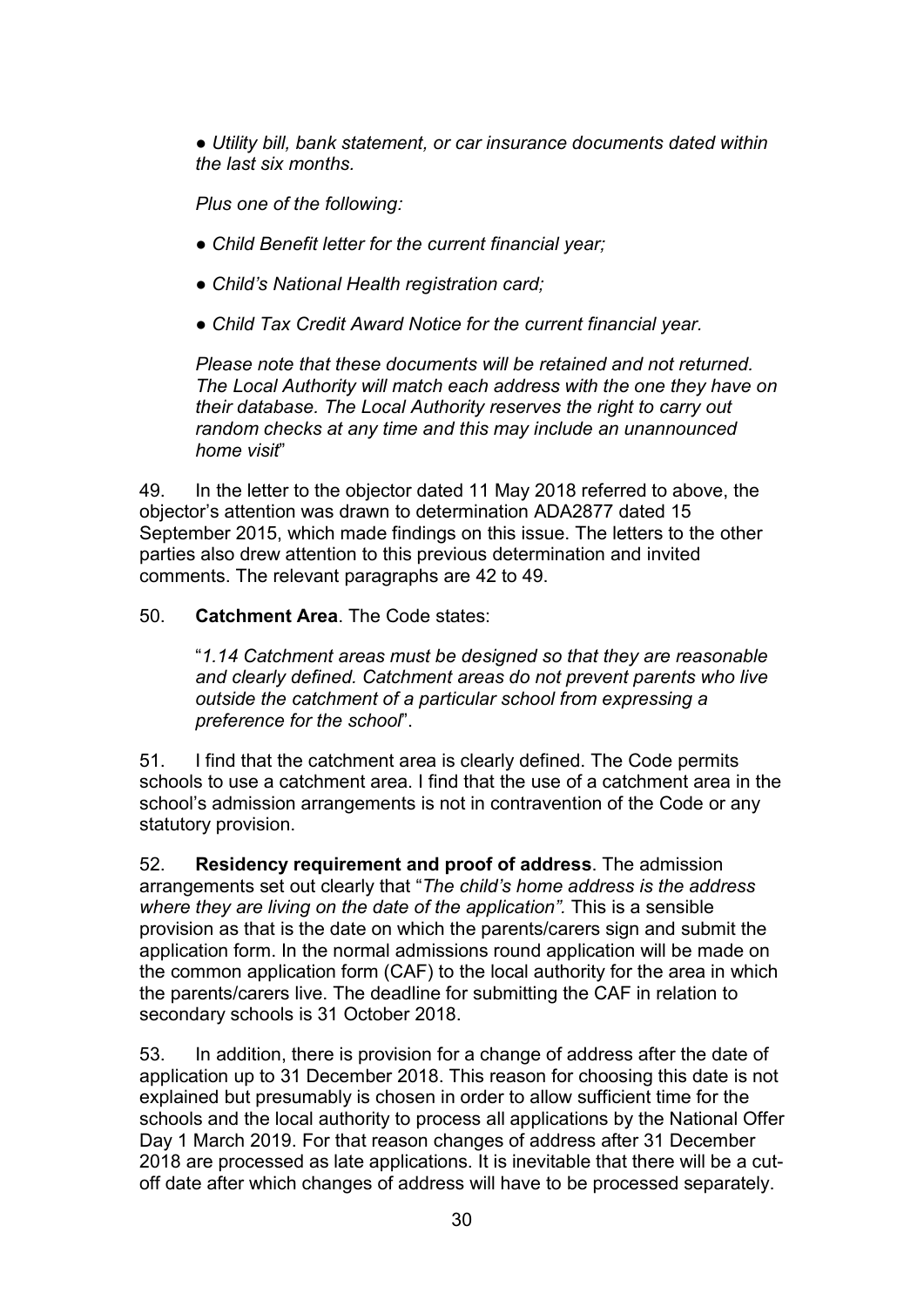54. I find that these provisions are clear, fair and reasonable and are in compliance with the relevant provisions of the Code. The remainder of the provisions set out above relate to proof of residence at the stated address at the relevant time. Proof of the address at which the child is living at the time of application is required by 31 December 2018. Separately, where there is a change of address prior to 31 December 2018, proof of address is also required "as detailed above" so also by 31 December 2018.

55. The address is to be verified by evidence produced by the parents/carers. Paragraph 2.5 of the Code states "Admission authorities may need to ask for proof of address where it is unclear whether a child meets the published oversubscription criteria". In the arrangements this takes the form of copies of official documents. I note that copies are required, not originals, and therefore that the objector's concern that these are not returned is misplaced. The objector raises a number of issues with the documents required, some based on rather far-fetched scenarios such as the possibility that a family will not have utility bills. I find that the documents required (in each case from a list of possible documents) are typical of those required as proof of address by admission authorities across the country and by various institutions for many purposes. The vast majority of families would be able to provide this evidence. I find that the requirements documentary evidence of address are clear, reasonable and fair.

56. The arrangements also make it clear that in some circumstances further investigation may be carried out. This is stated a number of times, including "The Local Authority [acting on behalf of the school] reserves the right to carry out random checks at any time and this may include an unannounced home visit". It is also clear that if the address at which the child is living at or after the start of Year 7 changes, further checks may be carried out. This is clearly designed to prevent the use of fraudulent or intentionally misleading addresses. Unfortunately admission authorities across the country have problems with false addresses being given by parents/carers in order to increase a child's chances of gaining a place at a particular school. This is probably the most common instance of "a fraudulent or intentionally misleading application" as addressed in paragraphs 2.12 and 2.13 of the Code.

57. The arrangements (relating to both address at the time of application and changes of address by 31 December 2018) also flag up that subsequent changes of address may lead to further investigation and to a requirement for further proof of address. The issue is that some parents/carers will move temporarily to a different address, without an intention permanently to reside there, in order to apply to a school from that temporary address. I find that it is fair and reasonable for the admission authority, or, as here, a local authority on behalf of the admission authority, to take these steps in order to investigate what may be "a fraudulent or intentionally misleading application". There is no difficulty with a move undertaken for genuine reasons.

58. Subject to my finding in paragraph 59 I find the provisions relating to proof of address to be clear, reasonable and fair as required by the Code.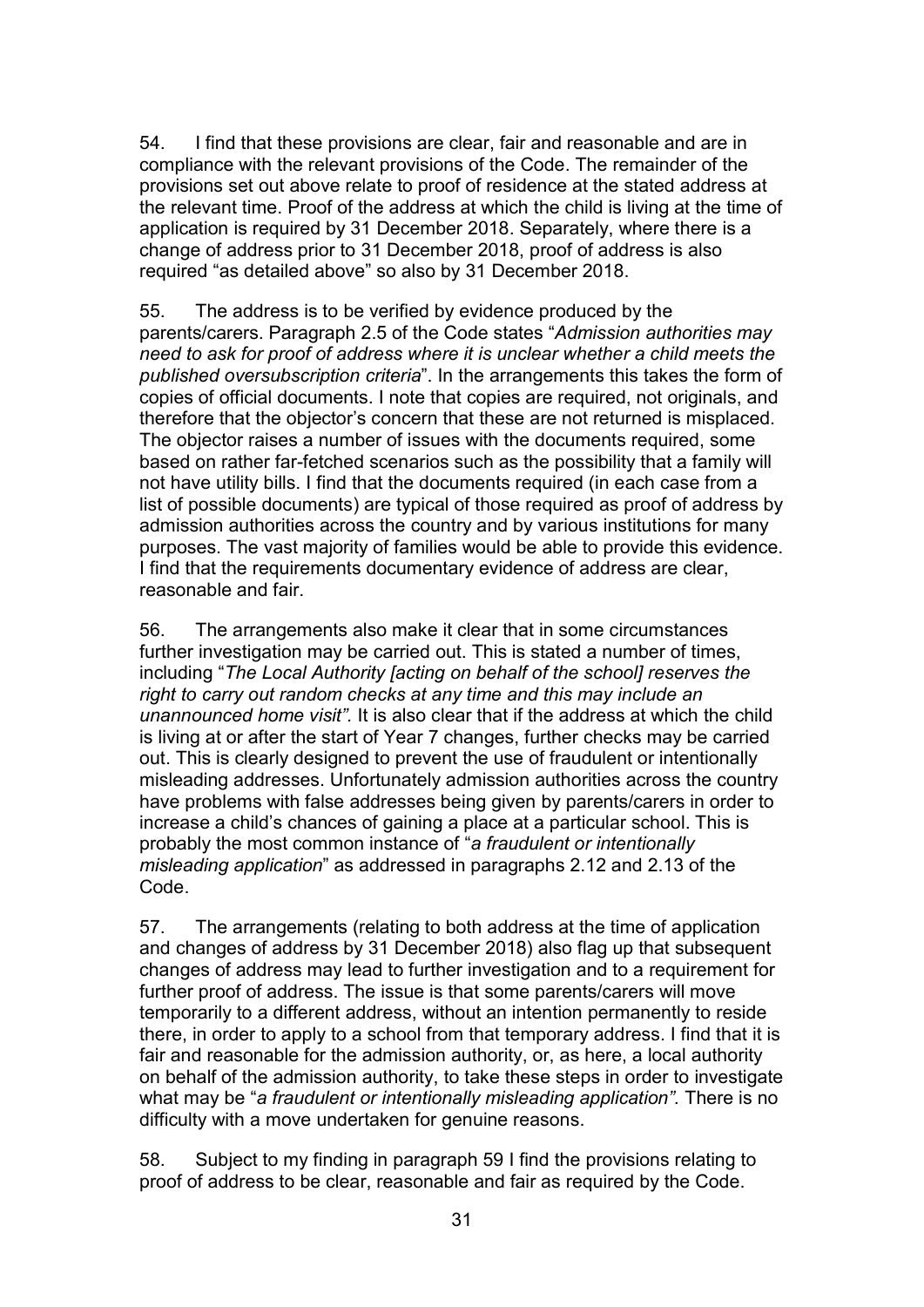### Whether the use of the words "expectation" and "beyond" in reference to a child's address at the start of Year 7 (paragraph 2.2.7 in the arrangements) are unclear in contravention of paragraph 14 of the Code.

59. The context of the statement "There is an expectation that the address" used to apply for a school place will be the same as the one where the child is living at the start of Year 7 and beyond" is that of the prevention of fraudulent or intentionally misleading applications. This sentence is followed (after two intervening sentences dealing with the position where a child lives at more than one address for different parts of the time) by "Where the home address changes after the start of the autumn term of Year 7, consideration will be given as to the reason why". When read together I find that the intended meaning is that changes of address may give rise to queries as to the veracity of the address originally given. That is that if at the start of Year 7 or a later date the child lives at a different address to the address given at the time of application this will give rise to doubts as to the truthfulness of the address given at the time of application, which may be investigated further.

60. However, I find that the use of the word "expectation" and the intervening sentences dealing with another aspect of addresses, may imply some wider expectation, beyond the truthfulness of the address given at the time of application. It could appear, although I accept that this was never the intention, that the school sets some value on continuity of address for its own sake, and frowns on families that move. This makes the meaning unclear, particularly as paragraph 14 of the Code states that "Parents should be able to look at a set of arrangements and understand easily how places for that school will be allocated". To that limited extent I uphold the objection on this point.

#### Whether the test dates are unclear in contravention of the provisions of paragraph 14 of the Code.

61. Paragraph 2.3.1 of the arrangements refers to a test on Saturday 8 September 2018. Paragraph 2.3.4 says the main test sessions will be on Saturday 8 September and Sunday 9 September. Although not entirely consistent I find that this is sufficiently clear to comply with paragraph 14 of the Code.

62. I find the issues raised by the objector in relation to test dates to be unfounded. Whether or not some children were not allowed to sit the test on the main date is not a matter within my jurisdiction. I consider the arrangements as determined by the admissions authority rather than the administration of those arrangements by or on behalf of the admission authority.

63. I find no reliable evidence of any policy giving preferential treatment to some groups by allowing them late testing. The school's main test date is a Saturday. The objector argues that it is unfair to allow late testing to those who cannot be tested on Saturdays for religious reasons and that they should be tested earlier or all the tests held on school days as is the case for some other schools and areas. The objector suggests as an alternative that the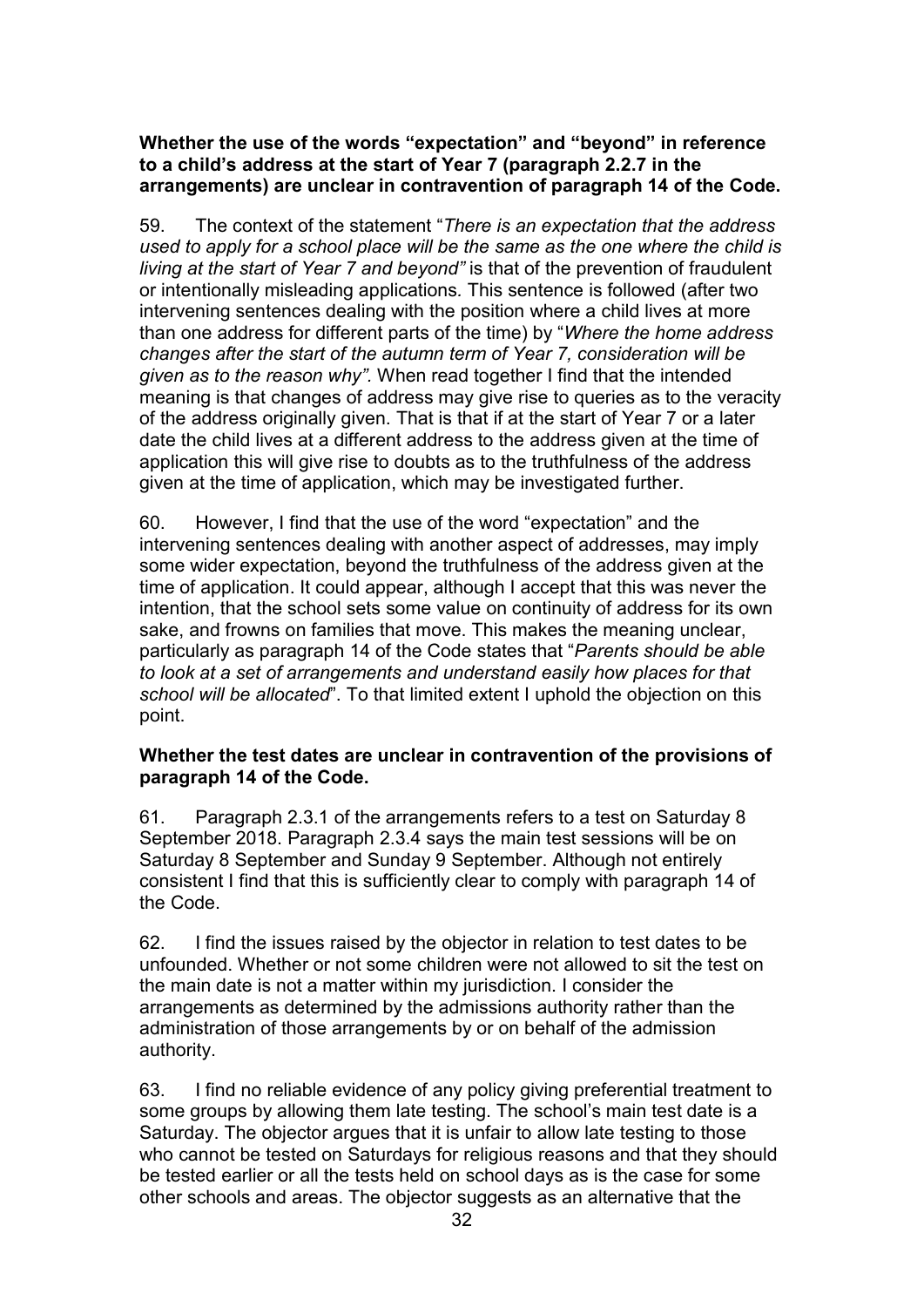tests should all be held on school days and schools closed to their pupils on those days to allow this. This may be appropriate in some places and in others tests may be administered in primary schools. However, the arrangements for the tests are for each admission authority to determine in the light of their own circumstances and there is nothing axiomatically unfair about a Saturday main test date and a later test date which is not a Saturday. He also suggests that those who cannot take a test on a Saturday should take the test earlier and makes the point that this will mean a smaller number of people see the test at its first outing and so reduces scope for passing on content. This is a reasonable point; however, it ignores the fact that late testing is also for those who are ill on the main test date. This, of course, cannot be predicted and must happen after the main test date.

64. The objector refers to "spurious religious claims (which are not authenticated to any degree)" and suggests that the school or local authority is "in cahoots with these religious groups to give them an unfair advantage". These are very serious accusations and I must deal with them. The objector does not identify any particular faith. However, Saturday has been the Jewish Sabbath for millennia and is also the Sabbath for some Christian denominations. Observant Jews and some practising Christians abstain from work on that day. This is well documented and respected by people and institutions across the country. It is certainly not spurious. As to the suggestion that the school and/or local authority is in cahoots with particular groups, I find that the evidence falls far short of supporting the inference drawn by the objector. I find that allowing those who are prevented for religious reasons from taking tests on a Saturday an alternative date is good practice. I find no reliable evidence for the implementation of any discriminatory policy on the basis of race or any other protected characteristic.

# Other matters

65. In reviewing the arrangements I noted that the definition of a previously looked after child in footnote 4 to paragraph 2.2.6.1 refers to "residence orders" which have been replaced by child arrangements orders. This appears to be a drafting oversight as further on in the same footnote "child arrangement orders" are defined. However I find that the reference to "residence…order" is unclear contrary to the provisions of paragraphs 14 and 1.8 of the Code.

### Summary of Findings

66. For the reasons set out above I do not uphold the objections in relation to the use of the same test for selection by ability for later additional sittings.

67. For the reasons set out above I do not uphold the objections in relation to use of catchment areas, residency and those for proof of address, save as set out in the following paragraph.

68. I find that the sentence "There is an expectation that the address used to apply for a school place will be the same as the one where the child is living at the start of Year 7 and beyond" is not clear as required by the Code and I